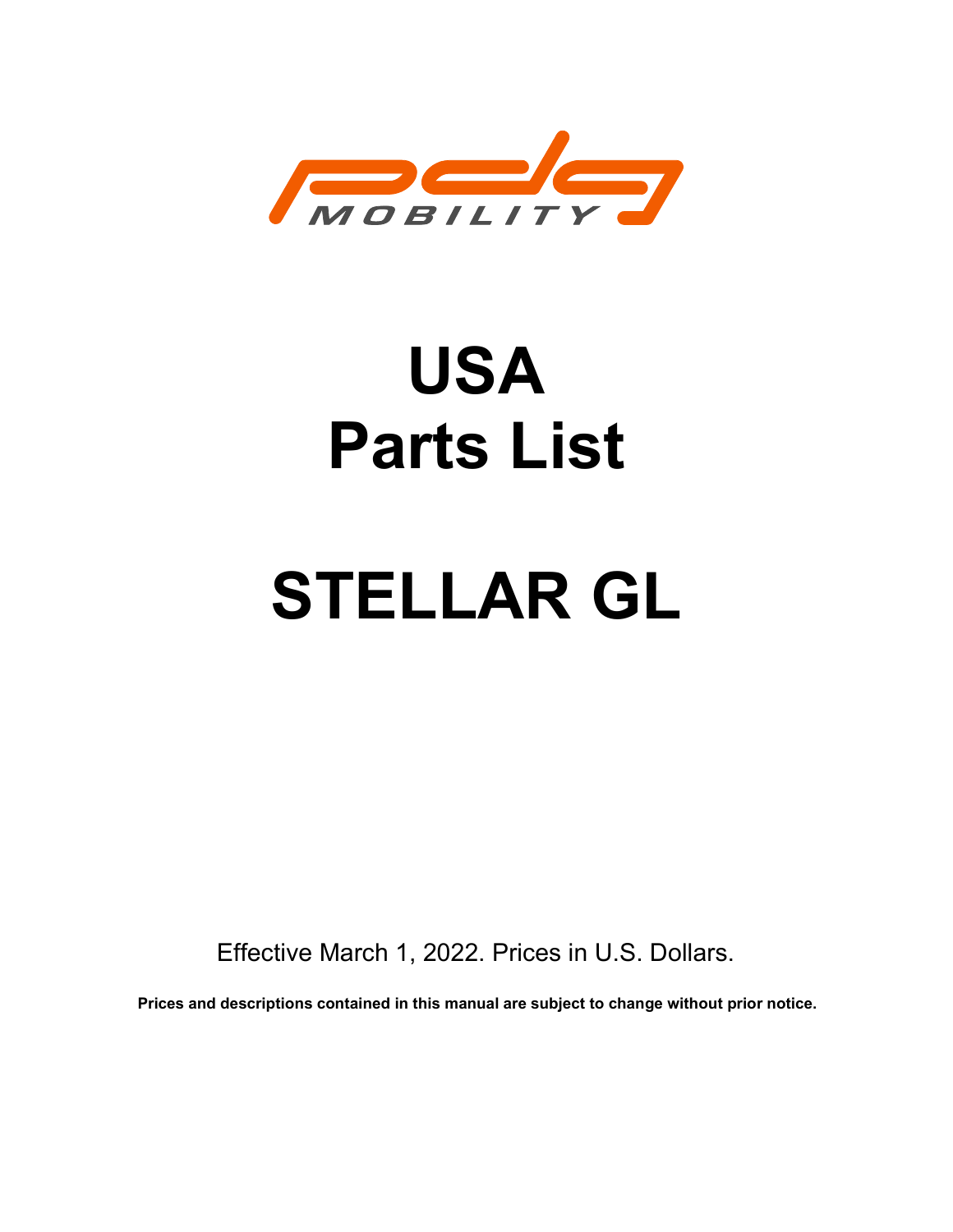# **Stellar GL Frame-Seat Pan**

# Frame Components (G2)

# Retail Price

|       | <b>Stellar GL Frame-Seat Pan</b>                           |                     |
|-------|------------------------------------------------------------|---------------------|
|       |                                                            |                     |
|       | <b>Frame Components (G2)</b>                               |                     |
|       |                                                            | <b>Retail Price</b> |
| 19522 | Rear Seat Depth Insert                                     | \$66.00             |
| 19396 | Stellar GL - Sub-Frame - Mounting Plate - R (G2)           | \$27.00             |
| 19395 | Stellar GL - Sub-Frame - Mounting Plate L (G2)             | \$27.00             |
| 19537 | Stellar GL - Sub-Frame - Strut Mount Plate LH - Steel      | \$38.00             |
| 19538 | Stellar GL - Sub-Frame - Strut Mount Plate RH - Steel      | \$38.00             |
| 19398 | Stellar GL - Upper Frame - Pivot Plate - L (G2)            | \$10.00             |
| 19399 | Stellar GL - Upper Frame - Pivot Plate - R (G2)            | \$10.00             |
| 17516 | Stellar GL Sub Frame - Tilt Limiting Sleeve (G2)           | \$8.00              |
| 16817 | Stellar/GL/Leap - LF (Specify Width & Color) (G2)          | \$476.00            |
| 17070 | Sub-Frame Crossbar - Bonded Asm (Specify Width)(G2 Legacy) | \$532.00            |
| 17071 | Upper Frame - Bonded Assembly (Specify Width)(G2)          | \$356.00            |
|       | Seat Pan (G2)                                              |                     |
|       |                                                            | <b>Retail Price</b> |
| 18103 | B/S Seat Pan - 14" (21/ 22" Seat Depth)(G2)                | \$191.00            |
| 18104 | B/S Seat Pan - 15" (21/ 22" Seat Depth)(G2)                | \$191.00            |
| 18105 | B/S Seat Pan - 16" (21/ 22" Seat Depth)(G2)                | \$191.00            |
| 18106 | B/S Seat Pan - 17" (21/ 22" Seat Depth)(G2)                | \$191.00            |
| 18107 | B/S Seat Pan - 18" (21/22" Seat Depth)(G2)                 | \$191.00            |
| 18108 | B/S Seat Pan - 19" (21/ 22" Seat Denth)(G2)                | \$19100             |

# Seat Pan (G2)

| 19398 | Stellar GL - Upper Frame - Pivot Plate - L (G2)            | \$10.00             |
|-------|------------------------------------------------------------|---------------------|
| 19399 | Stellar GL - Upper Frame - Pivot Plate - R (G2)            | \$10.00             |
| 17516 | Stellar GL Sub Frame - Tilt Limiting Sleeve (G2)           | \$8.00              |
| 16817 | Stellar/GL/Leap - LF (Specify Width & Color) (G2)          | \$476.00            |
| 17070 | Sub-Frame Crossbar - Bonded Asm (Specify Width)(G2 Legacy) | \$532.00            |
| 17071 | Upper Frame - Bonded Assembly (Specify Width)(G2)          | \$356.00            |
|       |                                                            |                     |
|       | Seat Pan (G2)                                              |                     |
|       |                                                            | <b>Retail Price</b> |
| 18103 | B/S Seat Pan - 14" (21/ 22" Seat Depth)(G2)                | \$191.00            |
| 18104 | B/S Seat Pan - 15" (21/ 22" Seat Depth)(G2)                | \$191.00            |
| 18105 | B/S Seat Pan - 16" (21/ 22" Seat Depth)(G2)                | \$191.00            |
| 18106 | B/S Seat Pan - 17" (21/ 22" Seat Depth)(G2)                | \$191.00            |
| 18107 | B/S Seat Pan - 18" (21/22" Seat Depth)(G2)                 | \$191.00            |
| 18108 | B/S Seat Pan - 19" (21/ 22" Seat Depth)(G2)                | \$191.00            |
| 18109 | B/S Seat Pan - 20" (21/22" Seat Depth)(G2)                 | \$191.00            |
| 18110 | B/S Seat Pan - 21" (21/ 22" Seat Depth)(G2)                | \$191.00            |
| 18111 | B/S Seat Pan - 22" (21/ 22" Seat Depth)(G2)                | \$191.00            |
| 18498 | B/S Seat Pan - Glued 12" (G2)                              | \$155.00            |
|       | B/S Seat Pan - Glued 13" (G2)                              | \$155.00            |
| 18499 |                                                            |                     |
| 18500 | B/S Seat Pan - Glued 14" (G2)                              | \$155.00            |
| 18501 | B/S Seat Pan - Glued 15" (G2)                              | \$155.00            |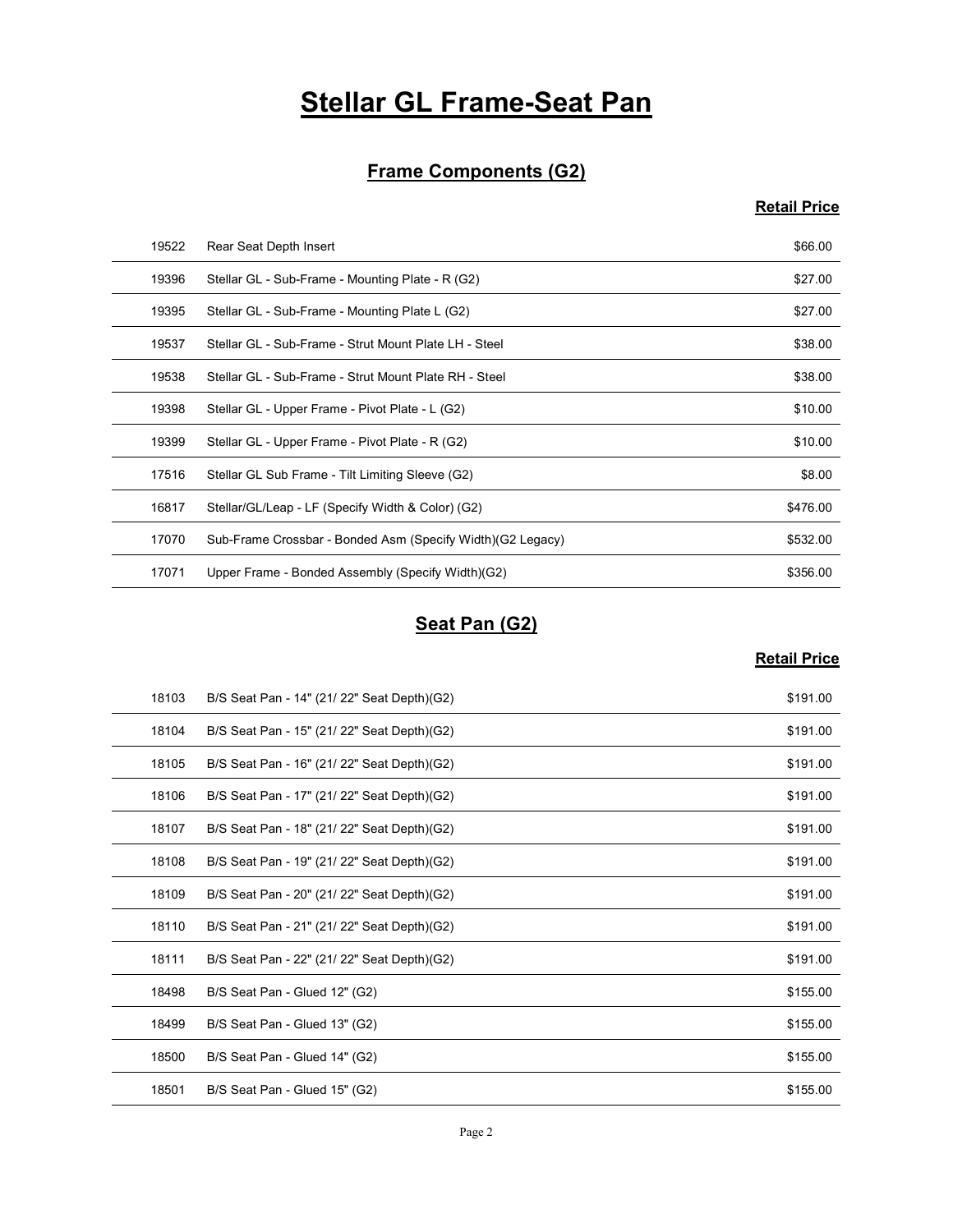| 17949 | B/S Seat Pan - Glued 16" (G2) | \$155.00            |
|-------|-------------------------------|---------------------|
| 18502 | B/S Seat Pan - Glued 17" (G2) | \$155.00            |
| 17950 | B/S Seat Pan - Glued 18" (G2) | \$155.00            |
| 18503 | B/S Seat Pan - Glued 19" (G2) | \$155.00            |
| 17951 | B/S Seat Pan - Glued 20" (G2) | \$155.00            |
| 18504 | B/S Seat Pan - Glued 21" (G2) | \$155.00            |
|       |                               |                     |
| 18505 | B/S Seat Pan - Glued 22" (G2) | \$155.00            |
|       | <b>TTDS</b>                   |                     |
|       |                               | <b>Retail Price</b> |

# **TTDS**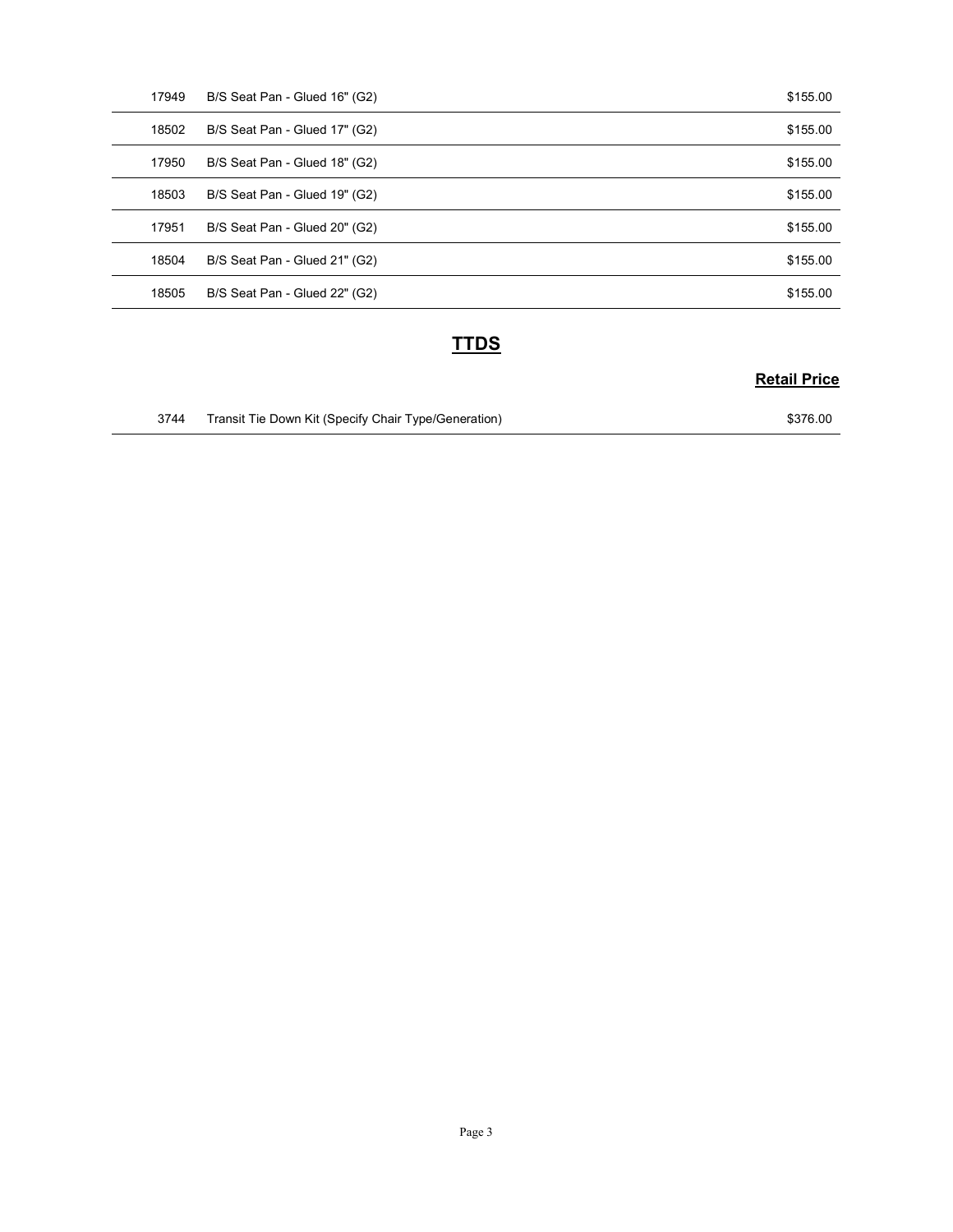# Stellar GL Back Posts

# A/H Adjustable Pushbar

# Retail Price

|       | <b>Stellar GL Back Posts</b>                                  |                     |
|-------|---------------------------------------------------------------|---------------------|
|       |                                                               |                     |
|       | <b>A/H Adjustable Pushbar</b>                                 |                     |
|       |                                                               | <b>Retail Price</b> |
|       |                                                               |                     |
| 2724  | B/S Back Assy - AA Push bar (22"h)(Specify width)(Prev. 25"H) | \$433.00            |
| 16897 | B/S Back Assy - AA Push bar (25"h)(Specify width)(Prev 31"H)  | \$433.00            |
|       | <b>Backpost Components</b>                                    |                     |

# Backpost Components

#### Retail Price

|       | <b>Stellar GL Back Posts</b>                                  |                     |
|-------|---------------------------------------------------------------|---------------------|
|       | <b>A/H Adjustable Pushbar</b>                                 |                     |
|       |                                                               | <b>Retail Price</b> |
| 2724  | B/S Back Assy - AA Push bar (22"h)(Specify width)(Prev. 25"H) | \$433.00            |
| 16897 | B/S Back Assy - AA Push bar (25"h)(Specify width)(Prev 31"H)  | \$433.00            |
|       | <b>Backpost Components</b>                                    |                     |
|       |                                                               | <b>Retail Price</b> |
| 4061  | Angle Adjustable Locking Hinge Joint                          | \$48.00             |
| 5247  | <b>B/S Fold Down Bracket</b>                                  | \$70.00             |
| 15224 | DRB Assy - PDG B/S - Pair (Supply Width)(New backpost req'd)  | \$4,559.00          |
| 1512  | Foam grips (8" Long)                                          | \$10.00             |
|       | <b>Cane Backpost</b>                                          |                     |
|       |                                                               | <b>Retail Price</b> |
| 6582  | B/S Back Cane style 14"-18" (Reg 22"h)(Prev. 25"H)            | \$234.00            |
| 6894  | B/S Back Cane Style 14"-18" (Tall 25"h)(Prev 31"H)            | \$234.00            |
| 6893  | B/S Back Cane Style 19"-22" (Reg 22"h)(Prev. 25"H)            | \$234.00            |
| 6583  | B/S Back Cane style 19"-22" (Tall 25"h)(Prev. 31"H)           | \$234.00            |
|       | <b>Pushbar Backpost 22"</b>                                   |                     |
|       |                                                               | <b>Retail Price</b> |

# Cane Backpost

#### Retail Price

| 15224 | DRB Assy - PDG B/S - Pair (Supply Width)(New backpost req'd) | \$4,559.00          |
|-------|--------------------------------------------------------------|---------------------|
| 1512  | Foam grips (8" Long)                                         | \$10.00             |
|       | <b>Cane Backpost</b>                                         |                     |
|       |                                                              | <b>Retail Price</b> |
| 6582  | B/S Back Cane style 14"-18" (Reg 22"h)(Prev. 25"H)           | \$234.00            |
| 6894  | B/S Back Cane Style 14"-18" (Tall 25"h)(Prev 31"H)           | \$234.00            |
| 6893  | B/S Back Cane Style 19"-22" (Reg 22"h)(Prev. 25"H)           | \$234.00            |
| 6583  | B/S Back Cane style 19"-22" (Tall 25"h)(Prev. 31"H)          | \$234.00            |
|       | <b>Pushbar Backpost 22"</b>                                  |                     |
|       |                                                              | <b>Retail Price</b> |
| 17882 | B/S Push Bar 8° Bend Backpost 22" H x 14" W (Prev. 25"H)     | \$194.00            |
| 17883 | B/S Push Bar 8° Bend Backpost 22" H x 15" W (Prev. 25"H)     | \$194.00            |
| 17884 | B/S Push Bar 8° Bend Backpost 22" H x 16" W (Prev. 25"H)     | \$194.00            |
| 17885 | B/S Push Bar 8° Bend Backnost 22" H x 17" W (Prev. 25"H)     | \$194.00            |

# Pushbar Backpost 22"

| 1512  | Foam grips (8" Long)                                     | \$10.00             |
|-------|----------------------------------------------------------|---------------------|
|       | <b>Cane Backpost</b>                                     |                     |
|       |                                                          | <b>Retail Price</b> |
| 6582  | B/S Back Cane style 14"-18" (Reg 22"h)(Prev. 25"H)       | \$234.00            |
| 6894  | B/S Back Cane Style 14"-18" (Tall 25"h)(Prev 31"H)       | \$234.00            |
| 6893  | B/S Back Cane Style 19"-22" (Reg 22"h)(Prev. 25"H)       | \$234.00            |
| 6583  | B/S Back Cane style 19"-22" (Tall 25"h)(Prev. 31"H)      | \$234.00            |
|       | <b>Pushbar Backpost 22"</b>                              |                     |
|       |                                                          | <b>Retail Price</b> |
| 17882 | B/S Push Bar 8° Bend Backpost 22" H x 14" W (Prev. 25"H) | \$194.00            |
| 17883 | B/S Push Bar 8° Bend Backpost 22" H x 15" W (Prev. 25"H) | \$194.00            |
| 17884 | B/S Push Bar 8° Bend Backpost 22" H x 16" W (Prev. 25"H) | \$194.00            |
|       | B/S Push Bar 8° Bend Backpost 22" H x 17" W (Prev. 25"H) | \$194.00            |
| 17885 |                                                          |                     |
| 17886 | B/S Push Bar 8° Bend Backpost 22" H x 18" W (Prev. 25"H) | \$194.00            |
| 17887 | B/S Push Bar 8° Bend Backpost 22" H x 19" W (Prev. 25"H) | \$194.00            |
| 17888 | B/S Push Bar 8° Bend Backpost 22" H x 20" W (Prev. 25"H) | \$194.00            |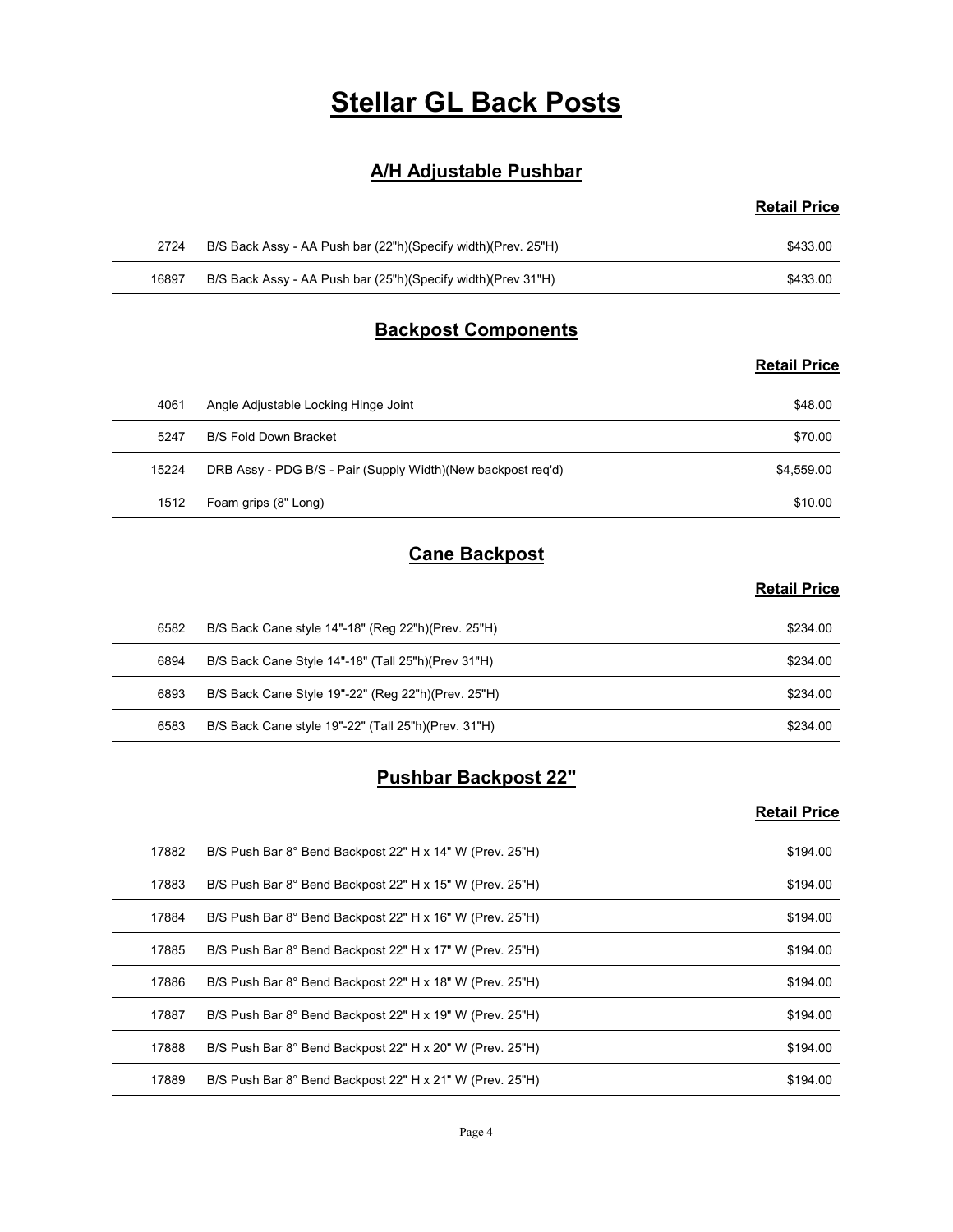| 17890 | B/S Push Bar 8° Bend Backpost 22" H x 22" W (Prev. 25"H) | \$194.00            |
|-------|----------------------------------------------------------|---------------------|
| 17891 | B/S Push Bar 8° Bend Backpost 22" H x 23" W (Prev. 25"H) | \$228.00            |
| 17892 | B/S Push Bar 8° Bend Backpost 22" H x 24" W (Prev. 25"H) | \$228.00            |
| 17893 | B/S Push Bar 8° Bend Backpost 22" H x 25" W (Prev. 25"H) | \$228.00            |
| 17894 | B/S Push Bar 8° Bend Backpost 22" H x 26" W (Prev. 25"H) | \$228.00            |
| 17895 | B/S Push Bar 8° Bend Backpost 22" H x 27" W (Prev. 25"H) | \$228.00            |
| 17896 | B/S Push Bar 8° Bend Backpost 22" H x 28" W (Prev. 25"H) | \$228.00            |
| 17897 | B/S Push Bar 8° Bend Backpost 22" H x 29" W (Prev. 25"H) | \$228.00            |
| 17898 | B/S Push Bar 8° Bend Backpost 22" H x 30" W (Prev. 25"H) | \$228.00            |
| 17899 | B/S Push Bar 8° Bend Backpost 22" H x 31" W (Prev. 25"H) | \$228.00            |
| 17900 | B/S Push Bar 8° Bend Backpost 22" H x 32" W (Prev. 25"H) | \$228.00            |
|       | <b>Pushbar Backpost 25"</b>                              |                     |
|       |                                                          | <b>Retail Price</b> |
| 17901 | B/S Push Bar 8° Bend Backpost 25" H x 14" W (Prev. 31"H) | \$202.00            |
| 18290 | B/S Push Bar 8° Bend Backpost 25" H x 15" W (Prev. 31"H) | \$202.00            |
| 18291 | B/S Push Bar 8° Bend Backpost 25" H x 16" W (Prev. 31"H) | \$202.00            |
| 18292 | B/S Push Bar 8° Bend Backpost 25" H x 17" W (Prev. 31"H) | \$202.00            |
| 18293 | B/S Push Bar 8° Bend Backpost 25" H x 18" W (Prev. 31"H) | \$202.00            |
|       |                                                          |                     |

# Pushbar Backpost 25"

| 17895 | B/S Push Bar 8° Bend Backpost 22" H x 27" W (Prev. 25"H) | \$228.00            |
|-------|----------------------------------------------------------|---------------------|
| 17896 | B/S Push Bar 8° Bend Backpost 22" H x 28" W (Prev. 25"H) | \$228.00            |
| 17897 | B/S Push Bar 8° Bend Backpost 22" H x 29" W (Prev. 25"H) | \$228.00            |
| 17898 | B/S Push Bar 8° Bend Backpost 22" H x 30" W (Prev. 25"H) | \$228.00            |
| 17899 | B/S Push Bar 8° Bend Backpost 22" H x 31" W (Prev. 25"H) | \$228.00            |
| 17900 | B/S Push Bar 8° Bend Backpost 22" H x 32" W (Prev. 25"H) | \$228.00            |
|       |                                                          |                     |
|       | <b>Pushbar Backpost 25"</b>                              |                     |
|       |                                                          | <b>Retail Price</b> |
| 17901 | B/S Push Bar 8° Bend Backpost 25" H x 14" W (Prev. 31"H) | \$202.00            |
| 18290 | B/S Push Bar 8° Bend Backpost 25" H x 15" W (Prev. 31"H) | \$202.00            |
| 18291 | B/S Push Bar 8° Bend Backpost 25" H x 16" W (Prev. 31"H) | \$202.00            |
| 18292 | B/S Push Bar 8° Bend Backpost 25" H x 17" W (Prev. 31"H) | \$202.00            |
| 18293 | B/S Push Bar 8° Bend Backpost 25" H x 18" W (Prev. 31"H) | \$202.00            |
| 18294 | B/S Push Bar 8° Bend Backpost 25" H x 19" W (Prev. 31"H) | \$202.00            |
| 18295 | B/S Push Bar 8° Bend Backpost 25" H x 20" W (Prev. 31"H) | \$202.00            |
| 18296 | B/S Push Bar 8° Bend Backpost 25" H x 21" W (Prev. 31"H) | \$202.00            |
| 18297 | B/S Push Bar 8° Bend Backpost 25" H x 22" W (Prev. 31"H) | \$202.00            |
| 18298 | B/S Push Bar 8° Bend Backpost 25" H x 23" W (Prev. 31"H) | \$236.00            |
| 18299 | B/S Push Bar 8° Bend Backpost 25" H x 24" W (Prev. 31"H) | \$236.00            |
| 18300 | B/S Push Bar 8° Bend Backpost 25" H x 25" W (Prev. 31"H) | \$236.00            |
| 18301 | B/S Push Bar 8° Bend Backpost 25" H x 26" W (Prev. 31"H) | \$236.00            |
| 18302 | B/S Push Bar 8° Bend Backpost 25" H x 27" W (Prev. 31"H) | \$236.00            |
| 18303 | B/S Push Bar 8° Bend Backpost 25" H x 28" W (Prev. 31"H) | \$236.00            |
| 18304 | B/S Push Bar 8° Bend Backpost 25" H x 29" W (Prev. 31"H) | \$236.00            |
| 18305 | B/S Push Bar 8° Bend Backpost 25" H x 30" W (Prev. 31"H) | \$236.00            |
|       |                                                          |                     |
|       | Page 5                                                   |                     |
|       |                                                          |                     |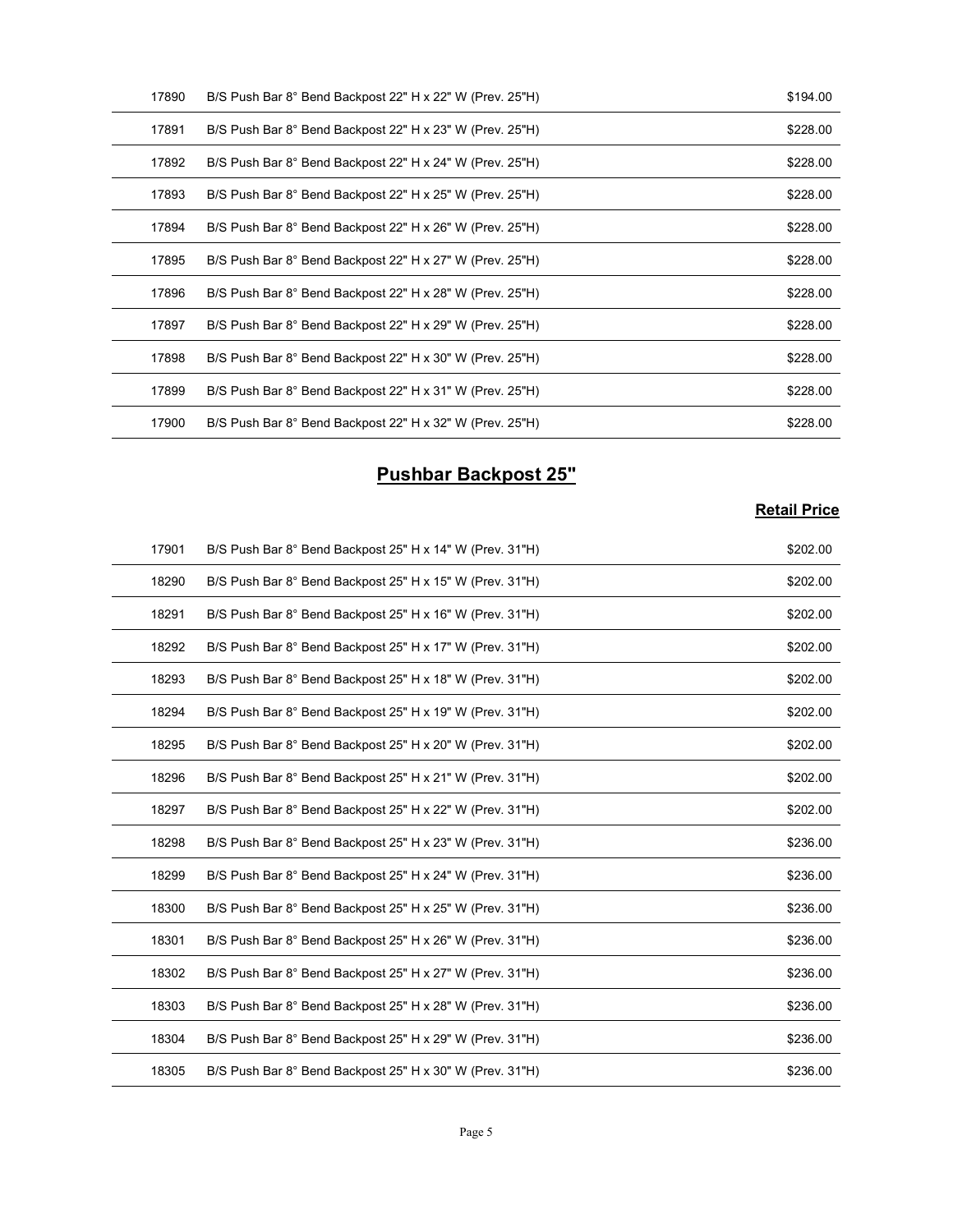| 18306 | B/S Push Bar 8° Bend Backpost 25" H x 31" W (Prev. 31"H) | \$236.00            |
|-------|----------------------------------------------------------|---------------------|
| 18307 | B/S Push Bar 8° Bend Backpost 25" H x 32" W (Prev. 31"H) | \$236.00            |
|       | <b>Reclining Back</b>                                    |                     |
|       |                                                          | <b>Retail Price</b> |

# Reclining Back

# Retail Price

| 18306 | B/S Push Bar 8° Bend Backpost 25" H x 31" W (Prev. 31"H) | \$236.00            |
|-------|----------------------------------------------------------|---------------------|
| 18307 | B/S Push Bar 8° Bend Backpost 25" H x 32" W (Prev. 31"H) | \$236.00            |
|       | <b>Reclining Back</b>                                    |                     |
|       |                                                          | <b>Retail Price</b> |
| 2722  | B/S Reclining Back Ass'y (Supply Width)                  | \$1,216.00          |
| 7301  | Elastic Locking Gas Strut (60-228-250N)                  | \$112.00            |
|       |                                                          |                     |
|       |                                                          |                     |
|       |                                                          |                     |

 $\sim$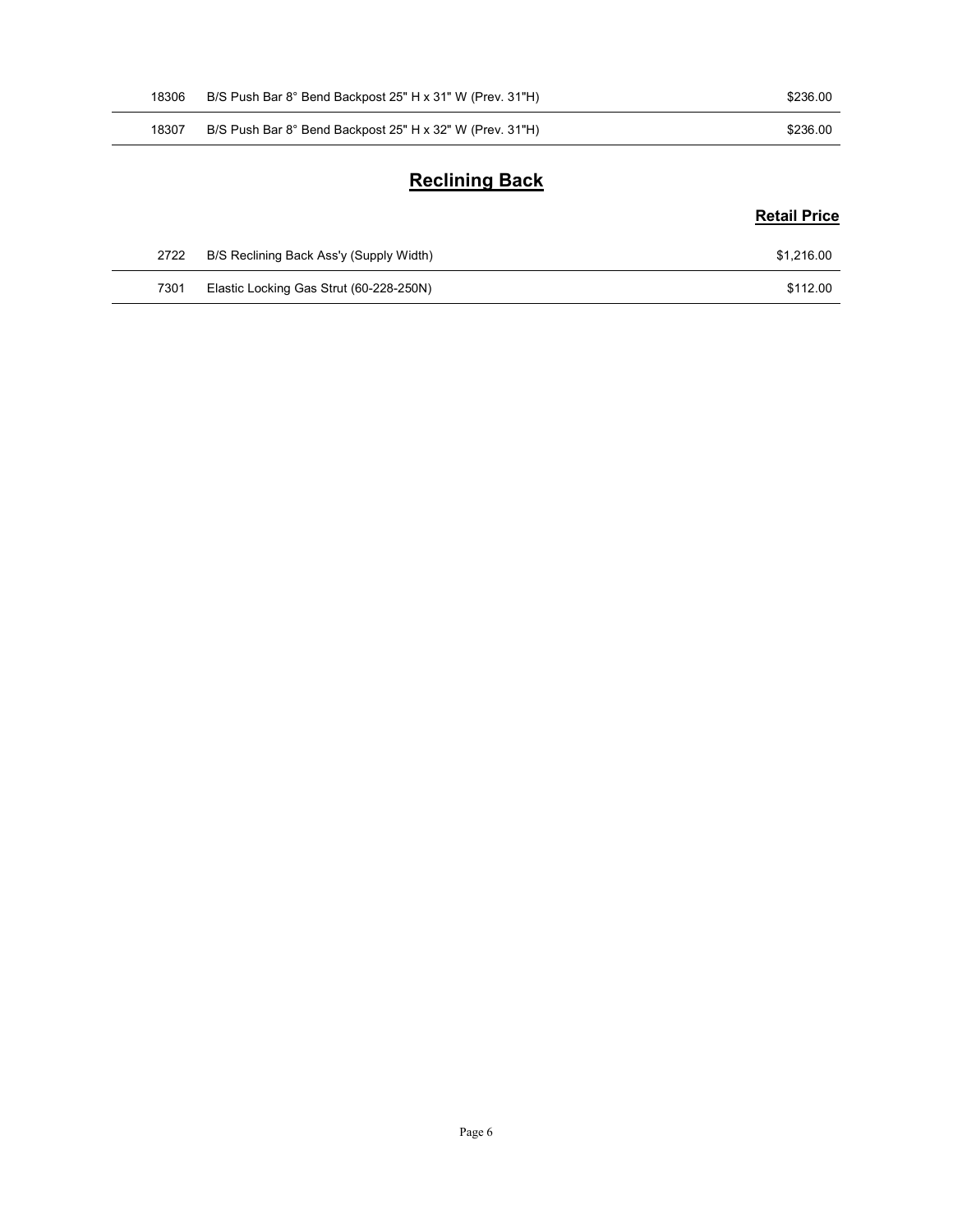# **Stellar GL Back Upholstery**

# **Standard Upholstery**

|      | <b>Stellar GL Back Upholstery</b> |                     |
|------|-----------------------------------|---------------------|
|      |                                   |                     |
|      |                                   |                     |
|      | <b>Standard Upholstery</b>        |                     |
|      |                                   | <b>Retail Price</b> |
| 1650 | B/S back upholstery 14" (Reg)     | \$340.00            |
| 1651 | B/S back upholstery 14" (Tall)    | \$340.00            |
| 2579 | B/S back upholstery 15" (Reg)     | \$340.00            |
| 2580 | B/S back upholstery 15" (Tall)    | \$340.00            |
| 1653 | B/S back upholstery 16" (Reg)     | \$379.00            |
| 1654 | B/S back upholstery 16" (Tall)    | \$340.00            |
| 2581 | B/S back upholstery 17" (Reg)     | \$340.00            |
| 2582 | B/S back upholstery 17" (Tall)    | \$340.00            |
| 1656 | B/S back upholstery 18" (Reg)     | \$340.00            |
| 1657 | B/S back upholstery 18" (Tall)    | \$340.00            |
| 2583 | B/S back upholstery 19" (Reg)     | \$340.00            |
| 2584 | B/S back upholstery 19" (Tall)    | \$385.00            |
| 1659 | B/S back upholstery 20" (Reg)     | \$379.00            |
| 1660 | B/S back upholstery 20" (Tall)    | \$340.00            |
| 2585 | B/S back upholstery 21" (Reg)     | \$340.00            |
| 2586 | B/S back upholstery 21" (Tall)    | \$340.00            |
| 1662 | B/S back upholstery 22" (Reg)     | \$340.00            |
| 1663 | B/S back upholstery 22" (Tall)    | \$340.00            |
| 4465 | B/S back upholstery 23" (Reg)     | \$362.00            |
| 4471 | B/S back upholstery 23" (Tall)    | \$362.00            |
| 4466 | B/S back upholstery 24" (Reg)     | \$362.00            |
| 4472 | B/S back upholstery 24" (Tall)    | \$383.00            |
| 4467 | B/S back upholstery 25" (Reg)     | \$377.00            |
| 4473 | B/S back upholstery 25" (Tall)    | \$362.00            |
| 4468 | B/S back upholstery 26" (Reg)     | \$362.00            |
| 4474 | B/S back upholstery 26" (Tall)    | \$362.00            |
| 4469 | B/S back upholstery 27" (Reg)     | \$362.00            |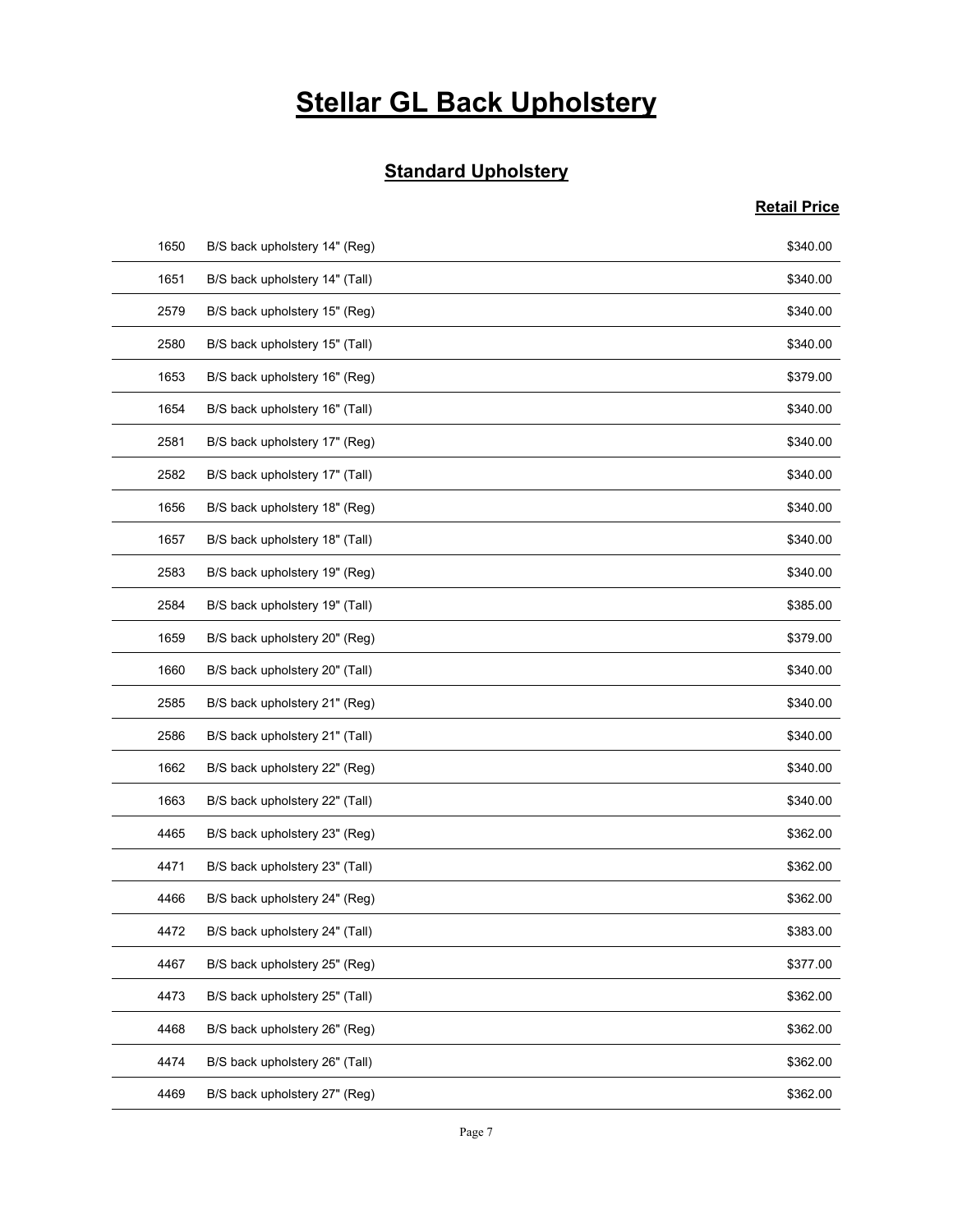| 4475  | B/S back upholstery 27" (Tall) | \$362.00 |
|-------|--------------------------------|----------|
| 4470  | B/S back upholstery 28" (Reg)  | \$362.00 |
| 4476  | B/S back upholstery 28" (Tall) | \$362.00 |
| 19683 | B/S back upholstery 30" (Tall) | \$362.00 |
|       |                                |          |
|       |                                |          |
|       |                                |          |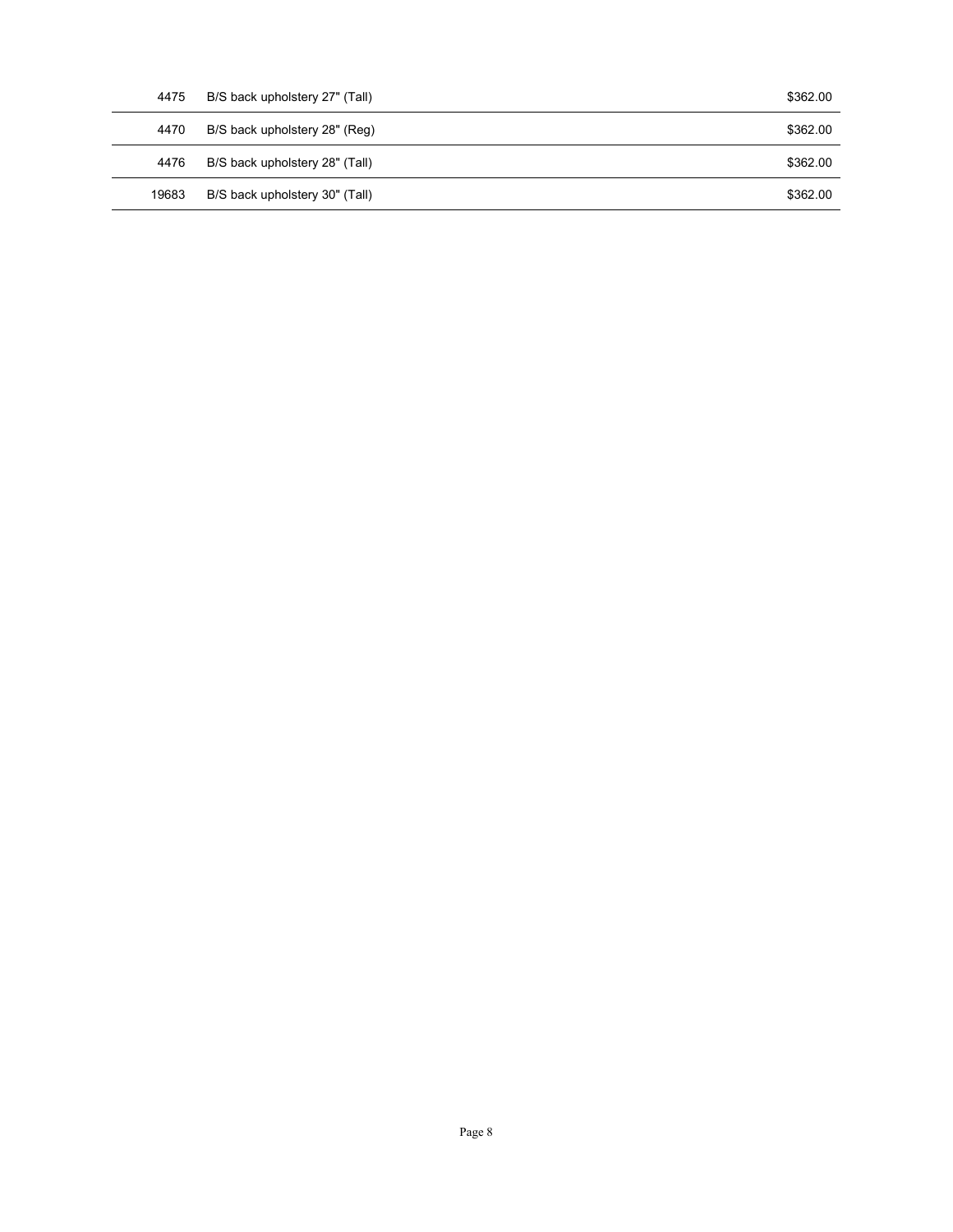# Stellar GL Armrests

# Arm Components

# Retail Price

|       | <b>Stellar GL Armrests</b>                                            |                     |
|-------|-----------------------------------------------------------------------|---------------------|
|       |                                                                       |                     |
|       | <b>Arm Components</b>                                                 |                     |
|       |                                                                       | <b>Retail Price</b> |
| 18098 | Arm Receiver - Dual Post - Fine Text Black - L                        | \$61.00             |
| 18099 | Arm Receiver - Dual Post - Fine Text Black - R                        | \$61.00             |
| 18886 | Armrest Extension - 3"                                                | \$22.00             |
| 3991  | Armrest Latch Assy (Includes mounting hardware)                       | \$28.00             |
| 3322  | Dual Post Armrest expansion widening bracket - L                      | \$286.00            |
| 3325  | Dual Post Armrest expansion widening bracket - R                      | \$286.00            |
| 1502  | Snap button (single button) 0.25"OD x 0.5"-1.25" Tube ID - Black Zinc | \$4.00              |
| 19681 | T-Style Armrest - Arm Tube - Desk Length (TS2)                        | \$19.00             |
| 19680 | T-Style Armrest - Arm Tube - Full Length (TS2)                        | \$24.00             |
| 18993 | T-Style Armrest - Clothing Guard (TS2)                                | \$66.00             |
| 19587 | T-Style Armrest Receiver Assembly (TS2)                               | \$38.00             |
|       | <b>Arm Pads</b>                                                       |                     |
|       |                                                                       | <b>Retail Price</b> |
| 11406 | Armpad - 3" wide Desk Length 3" x 10" (EA)                            | \$154.00            |
| 11407 | Armpad - 3" wide Full Length 3" x 12" (EA)                            | \$154.00            |
| 14215 | Armpad - Contour Arm Trough w/Hand Pad (EA)                           | \$176.00            |
| 4120  | Armpad - Full Length for Flip Up Arms (EA)                            | \$48.00             |
| 5102  | Armpad - Gel 2" x 12" (PR)                                            | \$213.00            |
| 5101  | Armnad - Gel 3 5" x 12" (PR)                                          | \$228.00            |

# Arm Pads

| 3325  | Dual Post Armrest expansion widening bracket - R                      | \$286.00            |
|-------|-----------------------------------------------------------------------|---------------------|
| 1502  | Snap button (single button) 0.25"OD x 0.5"-1.25" Tube ID - Black Zinc | \$4.00              |
| 19681 | T-Style Armrest - Arm Tube - Desk Length (TS2)                        | \$19.00             |
| 19680 | T-Style Armrest - Arm Tube - Full Length (TS2)                        | \$24.00             |
| 18993 | T-Style Armrest - Clothing Guard (TS2)                                | \$66.00             |
| 19587 | T-Style Armrest Receiver Assembly (TS2)                               | \$38.00             |
|       |                                                                       |                     |
|       | <b>Arm Pads</b>                                                       |                     |
|       |                                                                       | <b>Retail Price</b> |
| 11406 | Armpad - 3" wide Desk Length 3" x 10" (EA)                            | \$154.00            |
| 11407 | Armpad - 3" wide Full Length 3" x 12" (EA)                            | \$154.00            |
| 14215 | Armpad - Contour Arm Trough w/Hand Pad (EA)                           | \$176.00            |
| 4120  | Armpad - Full Length for Flip Up Arms (EA)                            | \$48.00             |
| 5102  | Armpad - Gel 2" x 12" (PR)                                            | \$213.00            |
| 5101  | Armpad - Gel 3.5" x 12" (PR)                                          | \$228.00            |
| 19664 | Armpad - Standard Desk Length 2" x 9.5" (EA)                          | \$24.00             |
| 13812 | Armpad - Standard Full Length 2" x 14" (EA)                           | \$39.00             |
| 6240  | Armpad - Waterfall Desk Length (EA)                                   | \$76.00             |
| 6239  | Armpad - Waterfall Full Length (EA)                                   | \$83.00             |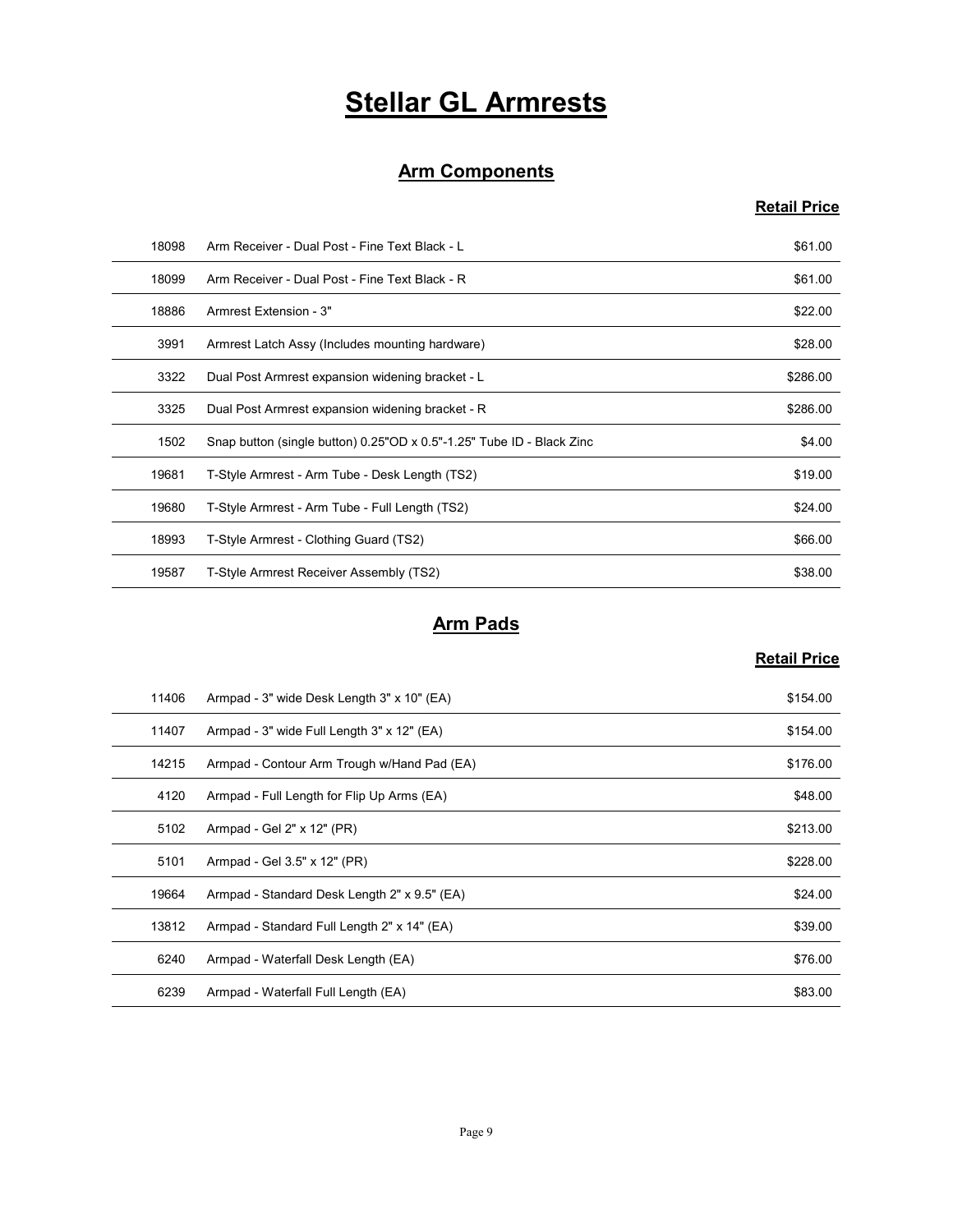# Dual Post Arm Assemby

# Retail Price

|      | <b>Dual Post Arm Assemby</b>                                |                     |
|------|-------------------------------------------------------------|---------------------|
|      |                                                             | <b>Retail Price</b> |
|      |                                                             |                     |
| 6418 | Dual Post Arm Assembly Fixed Height (12")                   | \$52.00             |
| 3141 | Dual Post Arm-Desk Length 10"-14" w/Pad & middle ASS'Y (PR) | \$411.00            |
| 3142 | Dual Post Arm-Desk Length 12"-16" w/Pad & middle ASS'Y (PR) | \$426.00            |
| 6798 | Dual Post Arm-Desk Length 8"-11" w/Pad & middle ASS'Y (PR)  | \$411.00            |
| 3138 | Dual Post Arm-Full Length 10"-14" w/Pad & middle ASS'Y (PR) | \$411.00            |
| 3139 | Dual Post Arm-Full Length 12"-16" w/Pad & middle ASS'Y (PR) | \$426.00            |
| 6797 | Dual Post Arm-Full Length 8"-11" w/Pad & middle ASS'Y (PR)  | \$411.00            |
| 5248 | Dual Post middle arm rest (10"-16")                         | \$71.00             |
| 5666 | Dual Post middle arm rest (8"-11")                          | \$71.00             |
| 5250 | Dual Post upper arm - Desk Length (10-14")                  | \$77.00             |
| 5664 | Dual Post upper arm - Desk Length (12-16")                  | \$87.00             |
| 5667 | Dual Post upper arm - Desk Length (8-11")                   | \$77.00             |
| 5249 | Dual Post upper arm - Full Length (10-14")                  | \$77.00             |
| 5663 | Dual Post upper arm - Full Length (12-16")                  | \$87.00             |
| 5665 | Dual Post upper arm - Full Length (8-11")                   | \$77.00             |
| 3140 | Dual Post-12" Fixed Height w/Pad & middle ASS'Y (PR)        | \$368.00            |
|      | <b>Dual Post Arm Clothing Guard</b>                         |                     |
|      |                                                             | <b>Retail Price</b> |
| 2880 | Dual Post Clothing Guard - 16" Deep - L                     | \$112.00            |
| 2881 | Dual Post Clothing Guard - 16" Deep - R                     | \$112.00            |
| 2882 | Dual Post Clothing Guard - 17" Deep - L                     | \$119.00            |
| 2883 | Dual Post Clothing Guard - 17" Deep - R                     | \$119.00            |
| 2884 | Dual Post Clothing Guard - 18" Deep - L                     | \$129.00            |
| 2885 | Dual Post Clothing Guard - 18" Deep - R                     | \$12900             |

# Dual Post Arm Clothing Guard

| 5664 | Dual Post upper arm - Desk Length (12-16")           | \$87.00             |
|------|------------------------------------------------------|---------------------|
| 5667 | Dual Post upper arm - Desk Length (8-11")            | \$77.00             |
| 5249 | Dual Post upper arm - Full Length (10-14")           | \$77.00             |
| 5663 | Dual Post upper arm - Full Length (12-16")           | \$87.00             |
| 5665 | Dual Post upper arm - Full Length (8-11")            | \$77.00             |
| 3140 | Dual Post-12" Fixed Height w/Pad & middle ASS'Y (PR) | \$368.00            |
|      | <b>Dual Post Arm Clothing Guard</b>                  | <b>Retail Price</b> |
| 2880 | Dual Post Clothing Guard - 16" Deep - L              | \$112.00            |
| 2881 | Dual Post Clothing Guard - 16" Deep - R              | \$112.00            |
| 2882 | Dual Post Clothing Guard - 17" Deep - L              | \$119.00            |
| 2883 | Dual Post Clothing Guard - 17" Deep - R              | \$119.00            |
| 2884 | Dual Post Clothing Guard - 18" Deep - L              | \$129.00            |
| 2885 | Dual Post Clothing Guard - 18" Deep - R              | \$129.00            |
| 2886 | Dual Post Clothing Guard - 19" Deep - L              | \$112.00            |
| 2887 | Dual Post Clothing Guard - 19" Deep - R              | \$112.00            |
| 2888 | Dual Post Clothing Guard - 20" Deep - L              | \$112.00            |
| 2889 | Dual Post Clothing Guard - 20" Deep - R              | \$112.00            |
|      | Page 10                                              |                     |
|      |                                                      |                     |
|      |                                                      |                     |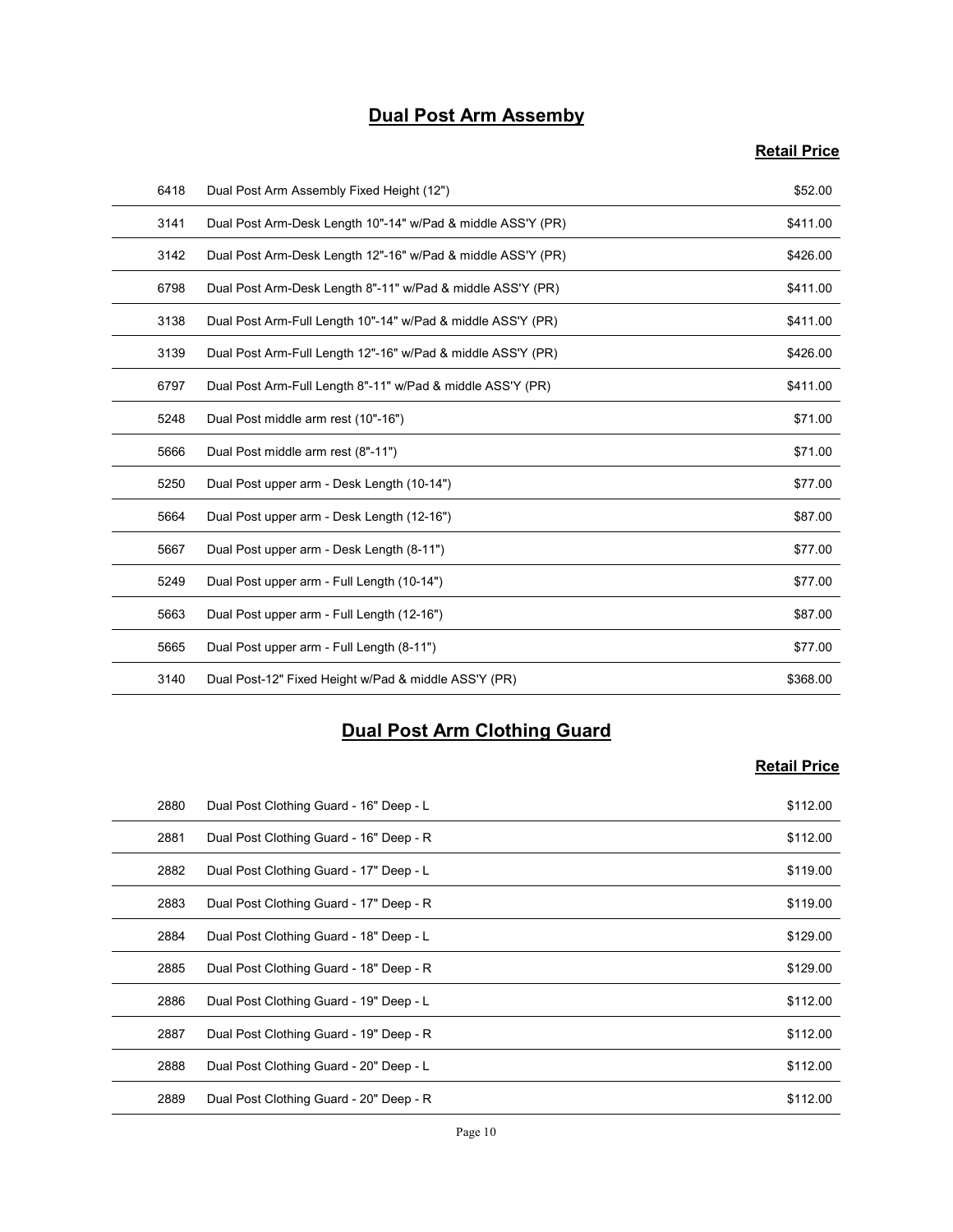# Flip Up Arm Assembly

|      | <b>Flip Up Arm Assembly</b>               | <b>Retail Price</b> |
|------|-------------------------------------------|---------------------|
| 6925 | Flip Up Arm Ass'y w/ Desk Length Pad (PR) | \$337.00            |
| 1854 | Flip Up Arm Ass'y w/ Full Length Pad (PR) | \$337.00            |
|      |                                           |                     |
|      | Single Post Arm Assembly 10"-14" (TS2)    | <b>Retail Price</b> |

# Single Post Arm Assembly 10"-14" (TS2)

# Retail Price

|       | <b>Flip Up Arm Assembly</b>                              |                     |
|-------|----------------------------------------------------------|---------------------|
|       |                                                          | <b>Retail Price</b> |
| 6925  | Flip Up Arm Ass'y w/ Desk Length Pad (PR)                | \$337.00            |
| 1854  | Flip Up Arm Ass'y w/ Full Length Pad (PR)                | \$337.00            |
|       |                                                          |                     |
|       | Single Post Arm Assembly 10"-14" (TS2)                   |                     |
|       |                                                          | <b>Retail Price</b> |
| 19758 | TS2 - T-Style Arm Assy w/Full Length Pad (10-14 TS2) - R | \$216.00            |
| 19765 | T-Style Arm Assy w/2" Gel pad - L (10-14 TS2)            | \$332.00            |
| 19766 | T-Style Arm Assy w/2" Gel pad - R (10-14 TS2)            | \$332.00            |
| 19770 | T-Style Arm Assy w/3" Wide Desk Pad - L (10-14 TS2)      | \$411.00            |
| 19771 | T-Style Arm Assy w/3" Wide Desk Pad - R (10-14 TS2)      | \$411.00            |
| 19772 | T-Style Arm Assy w/3" Wide Full Pad - L (10-14 TS2)      | \$411.00            |
| 19773 | T-Style Arm Assy w/3" Wide Full Pad - R (10-14 TS2)      | \$411.00            |
| 19767 | T-Style Arm Assy w/3.5" Gel pad - L (10-14 TS2)          | \$362.00            |
| 19768 | T-Style Arm Assy w/3.5" Gel pad - R (10-14 TS2)          | \$362.00            |
| 19776 | T-Style Arm Assy w/Desk Length Pad - L (10-14 TS2)       | \$216.00            |
| 19777 | T-Style Arm Assy w/Desk Length Pad - R (10-14 TS2)       | \$216.00            |
| 19757 | T-Style Arm Assy w/Full Length Pad (10-14 TS2) - L       | \$216.00            |
| 19584 | T-Style Arm Post Ass'y (10"-14") - L (TS2)               | \$171.00            |
| 19583 | T-Style Arm Post Ass'y (10"-14") - R (TS2)               | \$171.00            |
|       | <b>Single Post Arm Assembly 8"-11" (TS2)</b>             |                     |
|       |                                                          | <b>Retail Price</b> |
| 19778 | T-Style Arm Assy w/2" Gel pad - L (8-11 TS2)             | \$332.00            |
| 19779 | T-Style Arm Assy w/2" Gel pad - R (8-11 TS2)             | \$332.00            |
| 19782 | T-Style Arm Assy w/3" Wide Desk Pad - L (8-11 TS2)       | \$411.00            |
| 19783 | T-Style Arm Assy w/3" Wide Desk Pad - R (8-11 TS2)       | \$411.00            |
| 19784 | T-Style Arm Assy w/3" Wide Full Pad - L (8-11 TS2)       | \$411.00            |
| 19785 | T-Style Arm Assy w/3" Wide Full Pad - R (8-11 TS2)       | \$411.00            |

# Single Post Arm Assembly 8"-11" (TS2)

| 19768 | T-Style Arm Assy w/3.5" Gel pad - R (10-14 TS2)    | \$362.00            |
|-------|----------------------------------------------------|---------------------|
| 19776 | T-Style Arm Assy w/Desk Length Pad - L (10-14 TS2) | \$216.00            |
| 19777 | T-Style Arm Assy w/Desk Length Pad - R (10-14 TS2) | \$216.00            |
| 19757 | T-Style Arm Assy w/Full Length Pad (10-14 TS2) - L | \$216.00            |
| 19584 | T-Style Arm Post Ass'y (10"-14") - L (TS2)         | \$171.00            |
| 19583 | T-Style Arm Post Ass'y (10"-14") - R (TS2)         | \$171.00            |
|       | Single Post Arm Assembly 8"-11" (TS2)              | <b>Retail Price</b> |
| 19778 | T-Style Arm Assy w/2" Gel pad - L (8-11 TS2)       | \$332.00            |
| 19779 | T-Style Arm Assy w/2" Gel pad - R (8-11 TS2)       | \$332.00            |
| 19782 | T-Style Arm Assy w/3" Wide Desk Pad - L (8-11 TS2) | \$411.00            |
| 19783 | T-Style Arm Assy w/3" Wide Desk Pad - R (8-11 TS2) | \$411.00            |
| 19784 | T-Style Arm Assy w/3" Wide Full Pad - L (8-11 TS2) | \$411.00            |
| 19785 | T-Style Arm Assy w/3" Wide Full Pad - R (8-11 TS2) | \$411.00            |
| 19780 | T-Style Arm Assy w/3.5" Gel pad - L (8-11 TS2)     | \$362.00            |
|       | Page 11                                            |                     |
|       |                                                    |                     |
|       |                                                    |                     |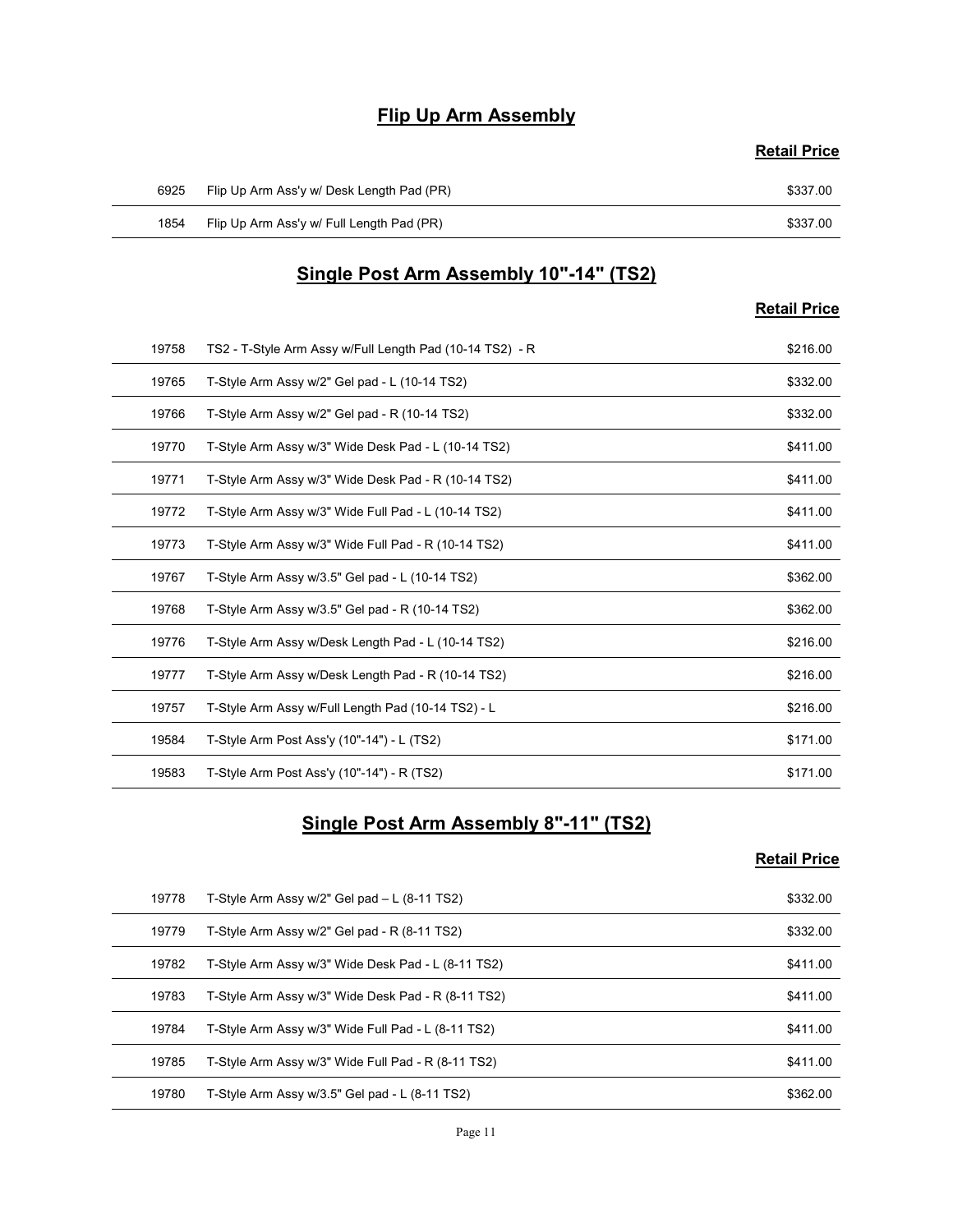| 19781 | T-Style Arm Assy w/3.5" Gel pad - R (8-11 TS2)    | \$362.00 |
|-------|---------------------------------------------------|----------|
| 19788 | T-Style Arm Assy w/Desk Length Pad - L (8-11 TS2) | \$216.00 |
| 19789 | T-Style Arm Assy w/Desk Length Pad - R (8-11 TS2) | \$216.00 |
| 19790 | T-Style Arm Assy w/Full Length Pad - L (8-11 TS2) | \$216.00 |
| 19791 | T-Style Arm Assy w/Full Length Pad - R (8-11 TS2) | \$216.00 |
| 19586 | T-Style Arm Post Ass'y (8"-11") - L (TS2)         | \$171.00 |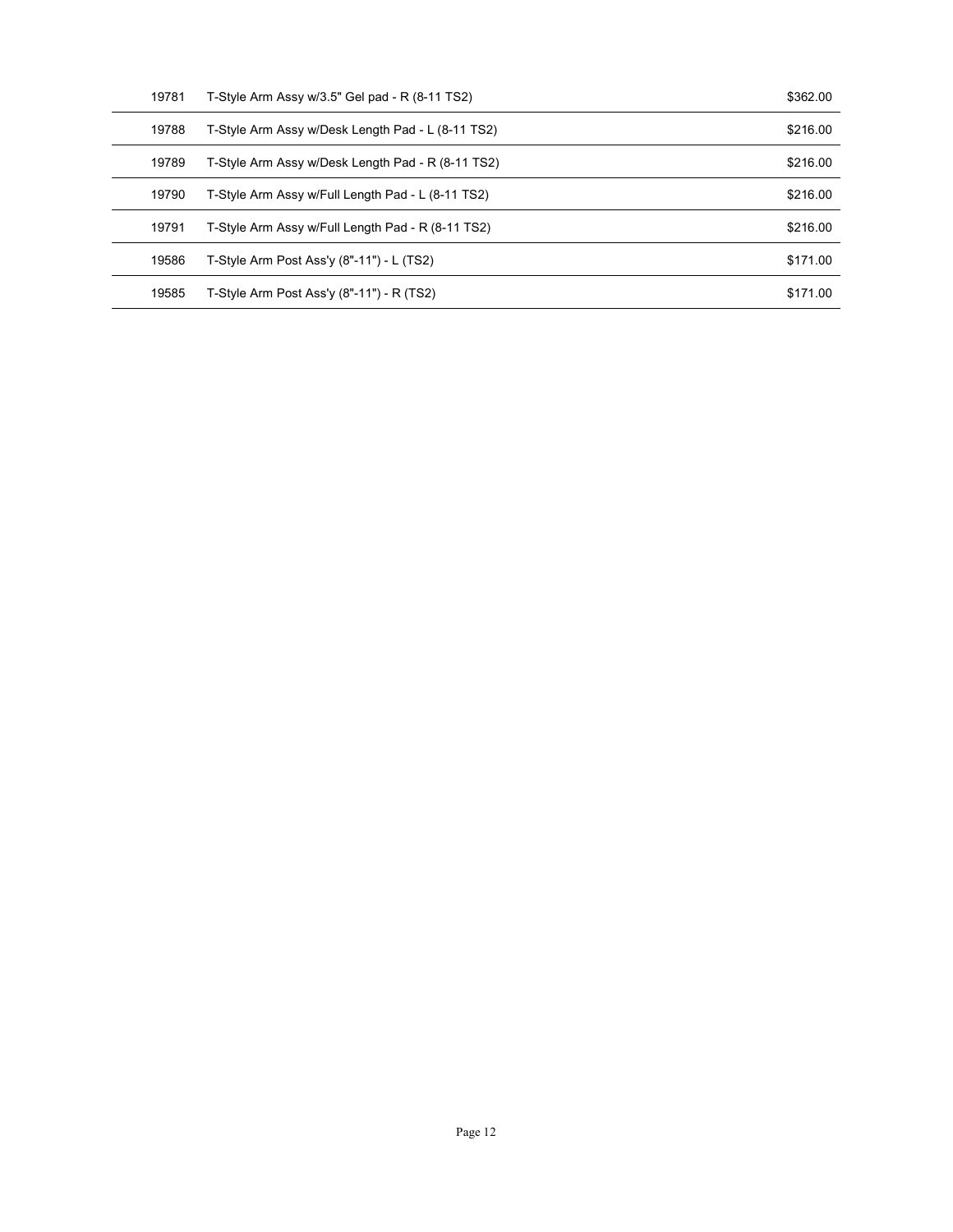# **Stellar GL Tilt**

# Power Tilt

# Retail Price

|       | <b>Stellar GL Tilt</b>                                                      |                     |
|-------|-----------------------------------------------------------------------------|---------------------|
|       |                                                                             |                     |
|       | <b>Power Tilt</b>                                                           |                     |
|       |                                                                             | <b>Retail Price</b> |
| 18255 | 2000N Power Tilt Actuator - 100mm Stroke - Black - Tinned Leads             | \$534.00            |
| 17904 | 5/16-18(3A) x 4" with Shank CBHCS - Black Magni 575                         | \$4.00              |
| 18410 | Loop Clamp 3/4" ID x 2" Long                                                | \$4.00              |
| 5643  | Power Tilt - 2 Button Switch                                                | \$205.00            |
| 18637 | Power Tilt - Battery Ass'y (Stellar GL)                                     | \$439.00            |
| 19189 | Power Tilt - Charger - 1A                                                   | \$168.00            |
| 19166 | Power Tilt - Controller Enclosure - Asm                                     | \$786.00            |
| 19039 | Power Tilt - Egg Switch - Adapter Kit                                       | \$156.00            |
| 19038 | Power Tilt - Egg Switch - Parts Order Kit                                   | \$289.00            |
| 18242 | Power Tilt - Receiver Plate - Fuze LF                                       | \$35.00             |
| 19436 | Power Tilt - Tilt Limit - Assembly - 100mm                                  | \$176.00            |
| 19436 | Power Tilt - Tilt Limit - Assembly - 100mm                                  | \$176.00            |
| 6381  | Power Tilt - Toggle Switch                                                  | \$213.00            |
| 18318 | Power Tilt Controller + Cabling                                             | \$669.00            |
| 16517 | Power tilt toggle switch mount                                              | \$87.00             |
| 19212 | Stellar GL Power Tilt - Retrofit Kit w/Charger (Toggle/Button/Egg?, R or L) | \$2,525.00          |
| 19549 | Trigger Support - Powertilt                                                 | \$170.00            |
|       | <b>Tilt Components</b>                                                      |                     |
|       |                                                                             | <b>Retail Price</b> |
| 2173  | Cable & Trigger Ass'y (Specify cable length)                                | \$59.00             |
| 10246 | Cable Clip                                                                  | \$4.00              |
| 15226 | GL/GLT/BLT Gas Strut Ass'y - 1200N                                          | \$191.00            |
| 19174 | GL/GLT/BLT Gas Strut Ass'y - No Spring                                      | \$154.00            |
| 9396  | Tilt Cable - 39" long                                                       | \$44.00             |
| 9397  | Tilt Cable - 49" Iong                                                       | \$44.00             |

# **Tilt Components**

| 19436 | Power Tilt - Tilt Limit - Assembly - 100mm                                  | \$176.00            |
|-------|-----------------------------------------------------------------------------|---------------------|
| 6381  | Power Tilt - Toggle Switch                                                  | \$213.00            |
| 18318 | Power Tilt Controller + Cabling                                             | \$669.00            |
| 16517 | Power tilt toggle switch mount                                              | \$87.00             |
| 19212 | Stellar GL Power Tilt - Retrofit Kit w/Charger (Toggle/Button/Egg?, R or L) | \$2,525.00          |
| 19549 | Trigger Support - Powertilt                                                 | \$170.00            |
|       | <b>Tilt Components</b>                                                      |                     |
|       |                                                                             | <b>Retail Price</b> |
| 2173  | Cable & Trigger Ass'y (Specify cable length)                                | \$59.00             |
| 10246 | Cable Clip                                                                  | \$4.00              |
| 15226 | GL/GLT/BLT Gas Strut Ass'y - 1200N                                          | \$191.00            |
| 19174 | GL/GLT/BLT Gas Strut Ass'y - No Spring                                      | \$154.00            |
| 9396  | Tilt Cable - 39" long                                                       | \$44.00             |
| 9397  | Tilt Cable - 49" long                                                       | \$44.00             |
| 9398  | Tilt Cable - 59" long                                                       | \$44.00             |
|       | Page 13                                                                     |                     |
|       |                                                                             |                     |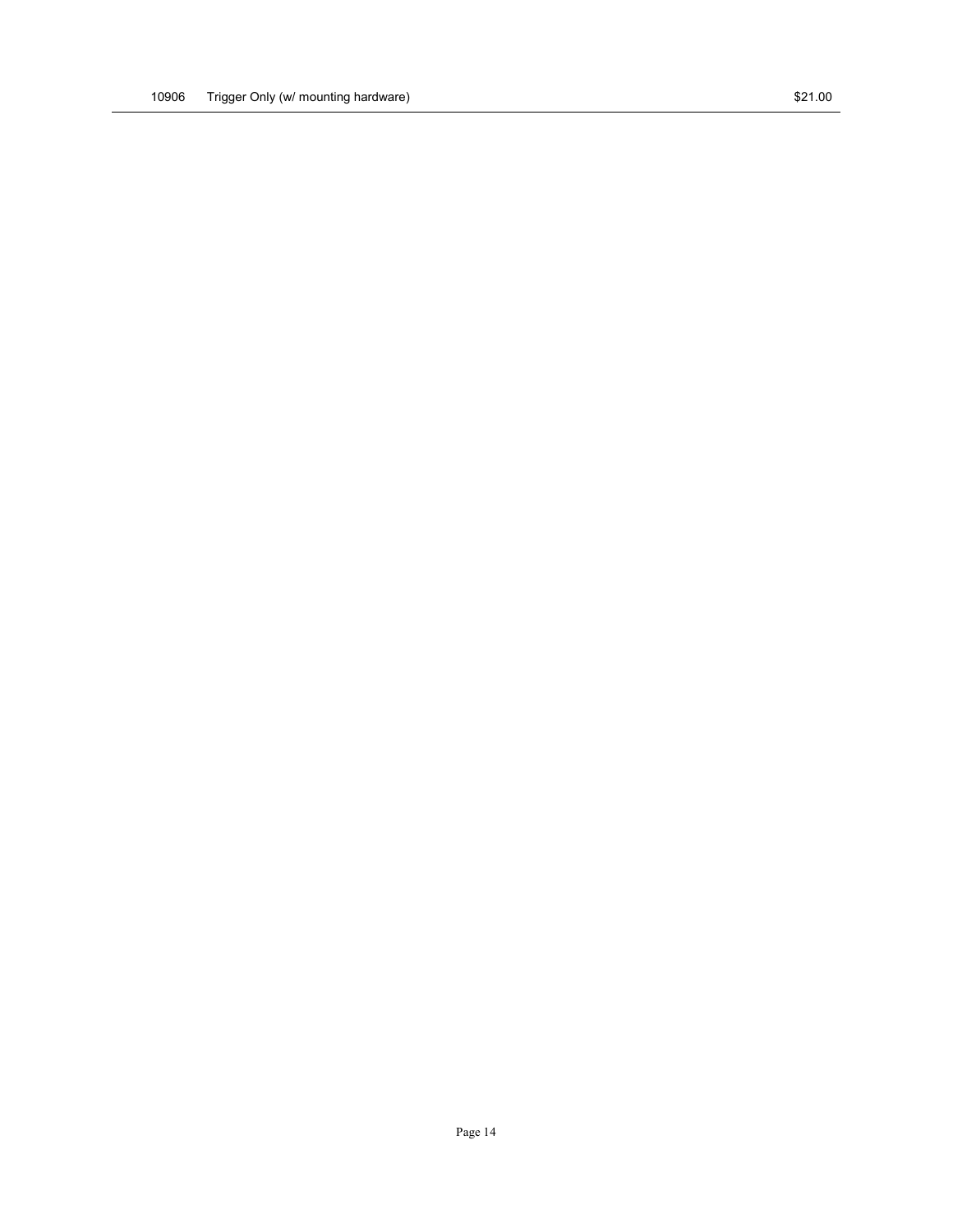# **Stellar GL Axle Plates & Anti-tippers**

# Anti-tipper

# Retail Price

|       | <b>Stellar GL Axle Plates &amp; Anti-tippers</b>                         |                     |
|-------|--------------------------------------------------------------------------|---------------------|
|       | <b>Anti-tipper</b>                                                       |                     |
|       |                                                                          | <b>Retail Price</b> |
| 18598 | Anti-tip roller                                                          | \$15.00             |
| 16903 | B/S Anti-Tipper (12"/20" RW) Ass'y (EA)                                  | \$54.00             |
| 16904 | B/S Anti-Tipper (16"/22"/24" RW) - Ass'y - L                             | \$54.00             |
| 18226 | B/S Anti-Tipper (16"/22"/24" RW) - Ass'y - R                             | \$54.00             |
| 18497 | <b>B/S Antitipper Receiver</b>                                           | \$43.00             |
|       | <b>Axle Plate &amp; Axles</b>                                            |                     |
|       |                                                                          | <b>Retail Price</b> |
| 5349  | B/S Axle Plate Ass'y (12"/16") - L                                       | \$109.00            |
| 5350  | B/S Axle Plate Ass'y (12"/16") - R                                       | \$109.00            |
| 5357  | B/S Axle Plate Ass'y (20"/22"/24") - L                                   | \$109.00            |
| 5358  | B/S Axle Plate Ass'y (20"/22"/24") - R                                   | \$109.00            |
| 13350 | $R/S$ Fived $\Delta y \ln 1/2 - 20(3\Delta) y 4$ " GR5 HHCS - Clear Zinc | \$6.00              |

# Axle Plate & Axles

# Retail Price

|       | <b>Anti-tipper</b>                                                       |                     |
|-------|--------------------------------------------------------------------------|---------------------|
|       |                                                                          | <b>Retail Price</b> |
| 18598 | Anti-tip roller                                                          | \$15.00             |
| 16903 | B/S Anti-Tipper (12"/20" RW) Ass'y (EA)                                  | \$54.00             |
| 16904 | B/S Anti-Tipper (16"/22"/24" RW) - Ass'y - L                             | \$54.00             |
| 18226 | B/S Anti-Tipper (16"/22"/24" RW) - Ass'y - R                             | \$54.00             |
| 18497 | <b>B/S Antitipper Receiver</b>                                           | \$43.00             |
|       | <b>Axle Plate &amp; Axles</b>                                            |                     |
|       |                                                                          | <b>Retail Price</b> |
| 5349  | B/S Axle Plate Ass'y (12"/16") - L                                       | \$109.00            |
| 5350  | B/S Axle Plate Ass'y (12"/16") - R                                       | \$109.00            |
| 5357  | B/S Axle Plate Ass'y (20"/22"/24") - L                                   | \$109.00            |
| 5358  | B/S Axle Plate Ass'y (20"/22"/24") - R                                   | \$109.00            |
| 13359 | B/S Fixed Axle 1/2-20(3A) x 4" GR5 HHCS - Clear Zinc                     | \$6.00              |
| 8315  | B/S/T20 Quick Release Axle - 1/2" Diameter (Mfg after July 2018)         | \$85.00             |
| 8314  | Fuze T50 (F2/n) Quick Release Axle - 1/2" Diameter (B/S Before Jul 2018) | \$85.00             |
|       | <b>Floor Jacks</b>                                                       |                     |
|       |                                                                          | <b>Retail Price</b> |
| 18708 | Accessory Extension Connector for Lower Frame                            | \$92.00             |
| 19334 | Floor Jack - Assembly (Specify Width)(G2)                                | \$812.00            |
|       | <b>Front Anti-tipper</b>                                                 |                     |
|       |                                                                          | <b>Retail Price</b> |
| 6080  | B/S Front Antitip Tube for 16/24" RW                                     | \$222.00            |
| 19730 | B/S Front Anti-tipper Ass'y w/ Rcvr (12"/20" RW)(ea)(G2)                 | \$592.00            |
| 19731 | B/S Front Anti-tipper Ass'y w/ Rcvr (16"/24" RW)(ea)(G2)                 | \$592.00            |
| 19732 | B/S Front Anti-tinner Ass'y w/ Royr (22" RW)(ea)(G2)                     | \$592.00            |

# **Floor Jacks**

#### Retail Price

| 18708 | Accessory Extension Connector for Lower Frame | \$92.00  |
|-------|-----------------------------------------------|----------|
| 19334 | Floor Jack - Assembly (Specify Width)(G2)     | \$812.00 |

# Front Anti-tipper

|       | . .                                                                      |                     |
|-------|--------------------------------------------------------------------------|---------------------|
| 13359 | B/S Fixed Axle 1/2-20(3A) x 4" GR5 HHCS - Clear Zinc                     | \$6.00              |
| 8315  | B/S/T20 Quick Release Axle - 1/2" Diameter (Mfg after July 2018)         | \$85.00             |
| 8314  | Fuze T50 (F2/n) Quick Release Axle - 1/2" Diameter (B/S Before Jul 2018) | \$85.00             |
|       | <b>Floor Jacks</b>                                                       |                     |
|       |                                                                          | <b>Retail Price</b> |
| 18708 | Accessory Extension Connector for Lower Frame                            | \$92.00             |
| 19334 | Floor Jack - Assembly (Specify Width)(G2)                                | \$812.00            |
|       | <b>Front Anti-tipper</b>                                                 | <b>Retail Price</b> |
| 6080  | B/S Front Antitip Tube for 16/24" RW                                     | \$222.00            |
| 19730 | B/S Front Anti-tipper Ass'y w/ Rcvr (12"/20" RW)(ea)(G2)                 | \$592.00            |
| 19731 | B/S Front Anti-tipper Ass'y w/ Rcvr (16"/24" RW)(ea)(G2)                 | \$592.00            |
| 19732 | B/S Front Anti-tipper Ass'y w/ Rcvr (22" RW)(ea)(G2)                     | \$592.00            |
|       | Page 15                                                                  |                     |
|       |                                                                          |                     |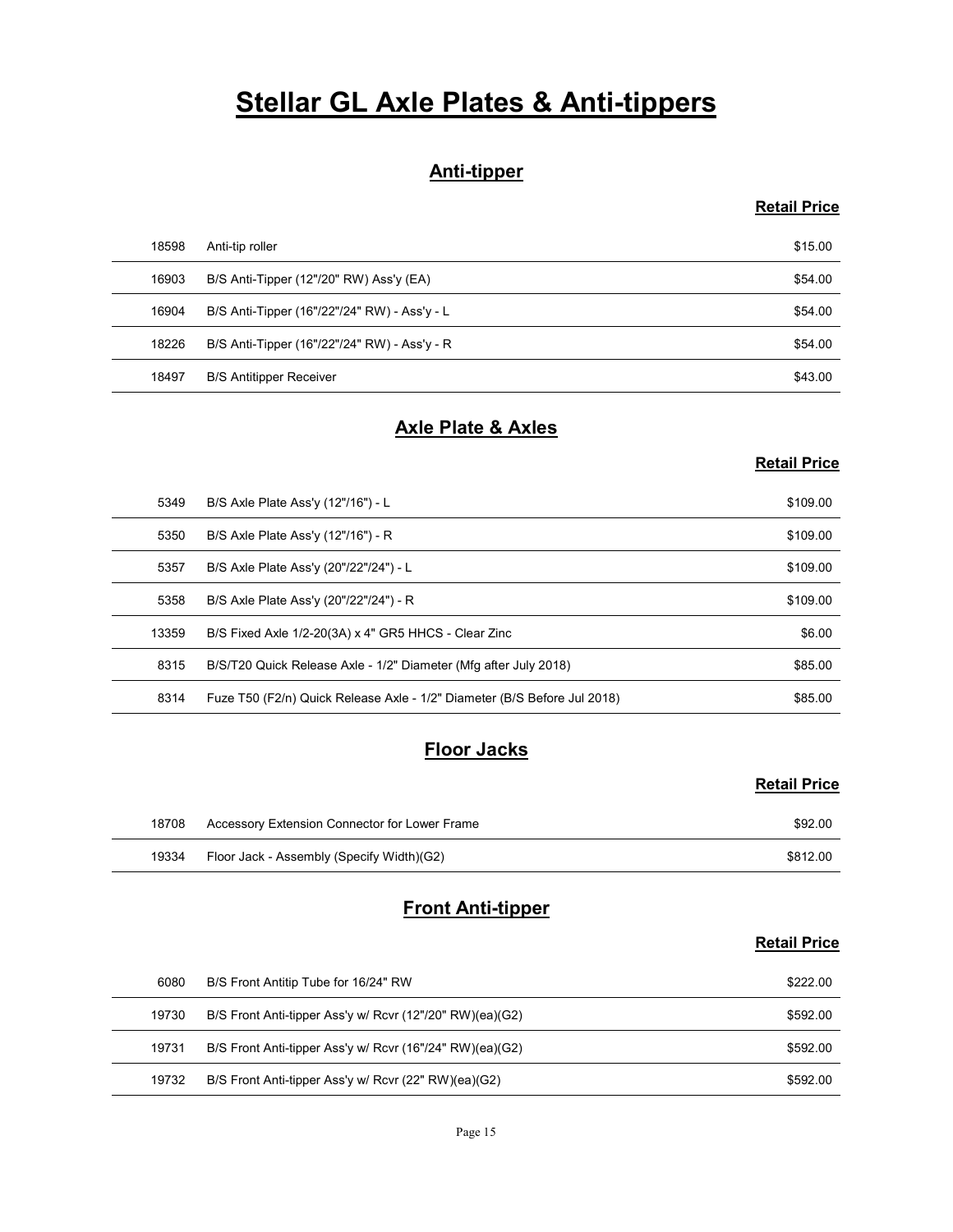Page 16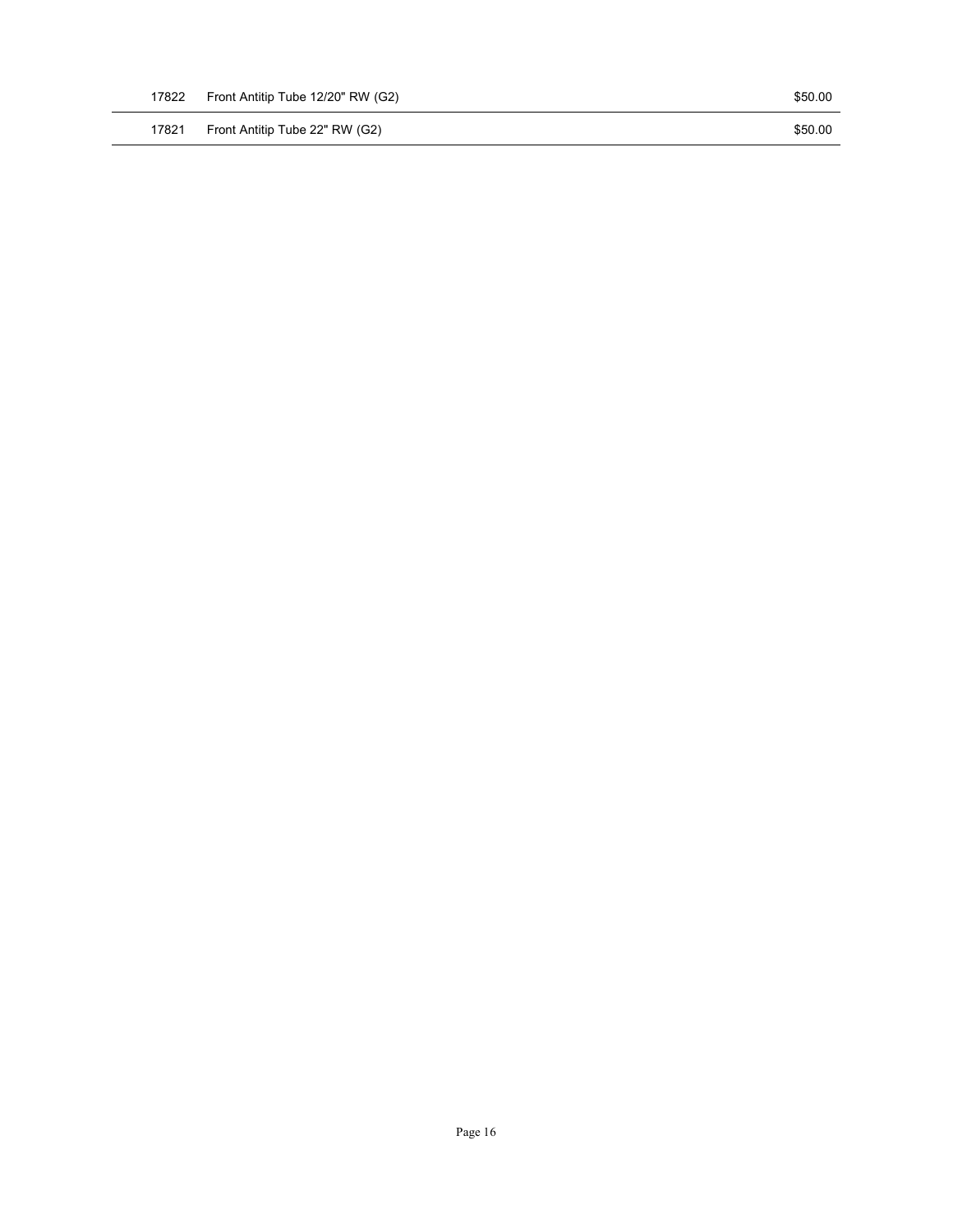# **Stellar GL Rear Wheels**

# 12" Rear Wheel

# Retail Price

|       | <b>Stellar GL Rear Wheels</b>                                  |                     |
|-------|----------------------------------------------------------------|---------------------|
|       |                                                                |                     |
|       | 12" Rear Wheel                                                 |                     |
|       |                                                                | <b>Retail Price</b> |
|       | 12 1/2" X 1 3/4" Wheel, composite rim, urethane tire (Black)   | \$136.00            |
| 15156 |                                                                |                     |
| 15878 | 12 1/2" X 2 1/4" Wheel, composite rim, flat free insert (Gray) | \$158.00            |
| 7016  | 12 1/2" x 2 1/4" Wheel, composite rim, pneumatic tire (Gray)   | \$147.00            |
|       |                                                                |                     |
|       | 16" Rear Wheel                                                 | <b>Retail Price</b> |

# 16" Rear Wheel

# Retail Price

|       | <b>Stellar GL Rear Wheels</b>                                  |                     |
|-------|----------------------------------------------------------------|---------------------|
|       |                                                                |                     |
|       | 12" Rear Wheel                                                 | <b>Retail Price</b> |
| 15156 | 12 1/2" X 1 3/4" Wheel, composite rim, urethane tire (Black)   | \$136.00            |
| 15878 | 12 1/2" X 2 1/4" Wheel, composite rim, flat free insert (Gray) | \$158.00            |
| 7016  | 12 1/2" x 2 1/4" Wheel, composite rim, pneumatic tire (Gray)   | \$147.00            |
|       | 16" Rear Wheel                                                 |                     |
|       |                                                                | <b>Retail Price</b> |
| 16182 | 16" X 1 3/8" Wheel, composite rim, flat free insert (Gray)     | \$191.00            |
| 7019  | 16" X 1 3/8" Wheel, composite rim, pneumatic tire (Gray)       | \$180.00            |
| 16183 | 16" X 1 3/8" Wheel, composite rim, urethane tire (Black)       | \$169.00            |
|       | 20" Rear Wheel                                                 |                     |
|       |                                                                | <b>Retail Price</b> |

# 20" Rear Wheel

| 15156 | 12 1/2" X 1 3/4" Wheel, composite rim, urethane tire (Black)          | \$136.00            |
|-------|-----------------------------------------------------------------------|---------------------|
| 15878 | 12 1/2" X 2 1/4" Wheel, composite rim, flat free insert (Gray)        | \$158.00            |
| 7016  | 12 1/2" x 2 1/4" Wheel, composite rim, pneumatic tire (Gray)          | \$147.00            |
|       |                                                                       |                     |
|       | 16" Rear Wheel                                                        |                     |
|       |                                                                       | <b>Retail Price</b> |
| 16182 | 16" X 1 3/8" Wheel, composite rim, flat free insert (Gray)            | \$191.00            |
| 7019  | 16" X 1 3/8" Wheel, composite rim, pneumatic tire (Gray)              | \$180.00            |
| 16183 | 16" X 1 3/8" Wheel, composite rim, urethane tire (Black)              | \$169.00            |
|       |                                                                       |                     |
|       | 20" Rear Wheel                                                        |                     |
|       |                                                                       | <b>Retail Price</b> |
| 2490  | 20" Pneumatic Tire Only                                               | \$61.00             |
| 2491  | 20" Pneumatic Tube Only                                               | \$18.00             |
| 8277  | 20" X 1 3/8" Wheel, 36 spokes, urethane tire (Black) aluminum handrim | \$191.00            |
| 18205 | 20" X 1 3/8" Wheel, 36 spokes, urethane tire, w/o handrim             | \$169.00            |
| 19609 | 20" x 1 3/8" Wheel, composite rim, flat free insert, aluminum handrim | \$202.00            |
| 18203 | 20" x 1 3/8" Wheel, composite rim, flat free insert, w/o handrim      | \$180.00            |
| 6687  | 20" x 1 3/8" Wheel, composite rim, pneumatic tire, aluminum handrim   | \$191.00            |
| 19612 | 20" x 1 3/8" Wheel, composite rim, urethane tire, aluminum handrim    | \$180.00            |
| 18207 | 20" x 1 3/8" Wheel, composite rim, urethane tire, w/o handrim         | \$158.00            |
| 16779 | Aluminum Handrim (Specify RW size & Type)(EA)                         | \$49.00             |
| 5841  | Plastic Coated Handrim - 20" (Type C)                                 | \$118.00            |
| 9389  | Plastic Coated Handrim - 20" (Type F)                                 | \$161.00            |
| 6509  | Plastic Coated Handrim - 20" Spoked (Type C)                          | \$118.00            |
| 9392  | Plastic Coated Handrim - 20" Spoked (Type F)                          | \$161.00            |
|       |                                                                       |                     |
|       |                                                                       |                     |
|       | Page 17                                                               |                     |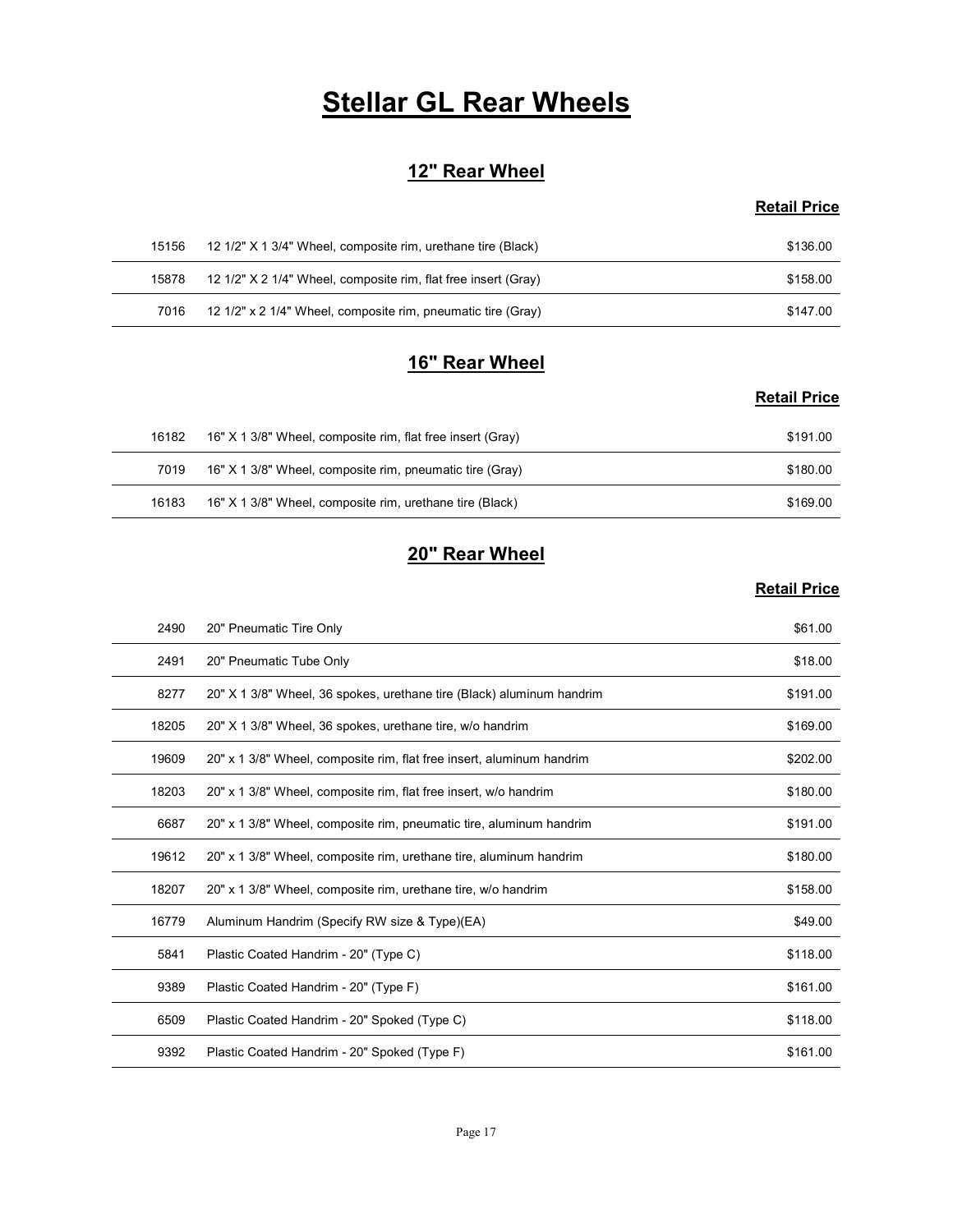# 22" Rear Wheel

# Retail Price

|       | 22" Rear Wheel                                                        |                     |
|-------|-----------------------------------------------------------------------|---------------------|
|       |                                                                       | <b>Retail Price</b> |
| 6743  | 22" Pneumatic Tire Only                                               | \$66.00             |
| 2290  | 22" Pneumatic Tube Only                                               | \$20.00             |
| 8276  | 22" X 1 3/8" Wheel, 36 spokes, urethane tire (Black) aluminum handrim | \$202.00            |
| 18206 | 22" X 1 3/8" Wheel, 36 spokes, urethane tire, w/o handrim             | \$180.00            |
| 19610 | 22" x 1 3/8" Wheel, composite rim, flat free insert, aluminum handrim | \$213.00            |
| 18202 | 22" x 1 3/8" Wheel, composite rim, flat free insert, w/o handrim      | \$191.00            |
| 6686  | 22" x 1 3/8" Wheel, composite rim, pneumatic tire, aluminum handrim   | \$202.00            |
| 19613 | 22" x 1 3/8" Wheel, composite rim, urethane tire, aluminum handrim    | \$191.00            |
| 18208 | 22" x 1 3/8" Wheel, composite rim, urethane tire, w/o handrim         | \$169.00            |
| 16779 | Aluminum Handrim (Specify RW size & Type)(EA)                         | \$49.00             |
| 17702 | Plastic Coated Handrim - 22" (Type C)                                 | \$161.00            |
| 9390  | Plastic Coated Handrim - 22" (Type F)                                 | \$161.00            |
| 6510  | Plastic Coated Handrim - 22" Spoked (Type C)                          | \$118.00            |
| 9393  | Plastic Coated Handrim - 22" Spoked (Type F)                          | \$161.00            |
|       | 24" Rear Wheel                                                        |                     |
|       |                                                                       | <b>Retail Price</b> |
| 16090 | 24" HD Spoke Wheel, Urethane Tire, Standard Handrim                   | \$289.00            |
| 1375  | 24" Pneumatic Tire only                                               | \$72.00             |
| 1376  | 24" Pneumatic Tube only                                               | \$22.00             |
| 7547  | 24" X 1 3/8" Wheel, 36 spokes, urethane tire (Black) aluminum handrim | \$213.00            |
| 18204 | 24" X 1 3/8" Wheel, 36 spokes, urethane tire, w/o handrim             | \$191.00            |
| 19438 | 24" x 1.3/8" Wheel 36 snokes pneumatic tire aluminum handrim          | \$149.00            |

# 24" Rear Wheel

| 18208 | 22" x 1 3/8" Wheel, composite rim, urethane tire, w/o handrim         | \$169.00            |
|-------|-----------------------------------------------------------------------|---------------------|
| 16779 | Aluminum Handrim (Specify RW size & Type)(EA)                         | \$49.00             |
| 17702 | Plastic Coated Handrim - 22" (Type C)                                 | \$161.00            |
| 9390  | Plastic Coated Handrim - 22" (Type F)                                 | \$161.00            |
| 6510  | Plastic Coated Handrim - 22" Spoked (Type C)                          | \$118.00            |
| 9393  | Plastic Coated Handrim - 22" Spoked (Type F)                          | \$161.00            |
|       | 24" Rear Wheel                                                        | <b>Retail Price</b> |
| 16090 | 24" HD Spoke Wheel, Urethane Tire, Standard Handrim                   | \$289.00            |
| 1375  | 24" Pneumatic Tire only                                               | \$72.00             |
| 1376  | 24" Pneumatic Tube only                                               | \$22.00             |
| 7547  | 24" X 1 3/8" Wheel, 36 spokes, urethane tire (Black) aluminum handrim | \$213.00            |
| 18204 | 24" X 1 3/8" Wheel, 36 spokes, urethane tire, w/o handrim             | \$191.00            |
| 19438 | 24" x 1 3/8" Wheel, 36 spokes, pneumatic tire, aluminum handrim       | \$149.00            |
| 19611 | 24" x 1 3/8" Wheel, composite rim, flat free insert, aluminum handrim | \$224.00            |
| 18201 | 24" x 1 3/8" Wheel, composite rim, flat free insert, w/o handrim      | \$202.00            |
| 19792 | 24" x 1 3/8" Wheel, composite rim, pneumatic tire, aluminum handrim   | \$213.00            |
| 19614 | 24" x 1 3/8" Wheel, composite rim, urethane tire, aluminum handrim    | \$202.00            |
| 18090 | 24" x 1 3/8" Wheel, composite rim, urethane tire, w/o handrim         | \$178.00            |
| 16779 | Aluminum Handrim (Specify RW size & Type)(EA)                         | \$49.00             |
|       | Page 18                                                               |                     |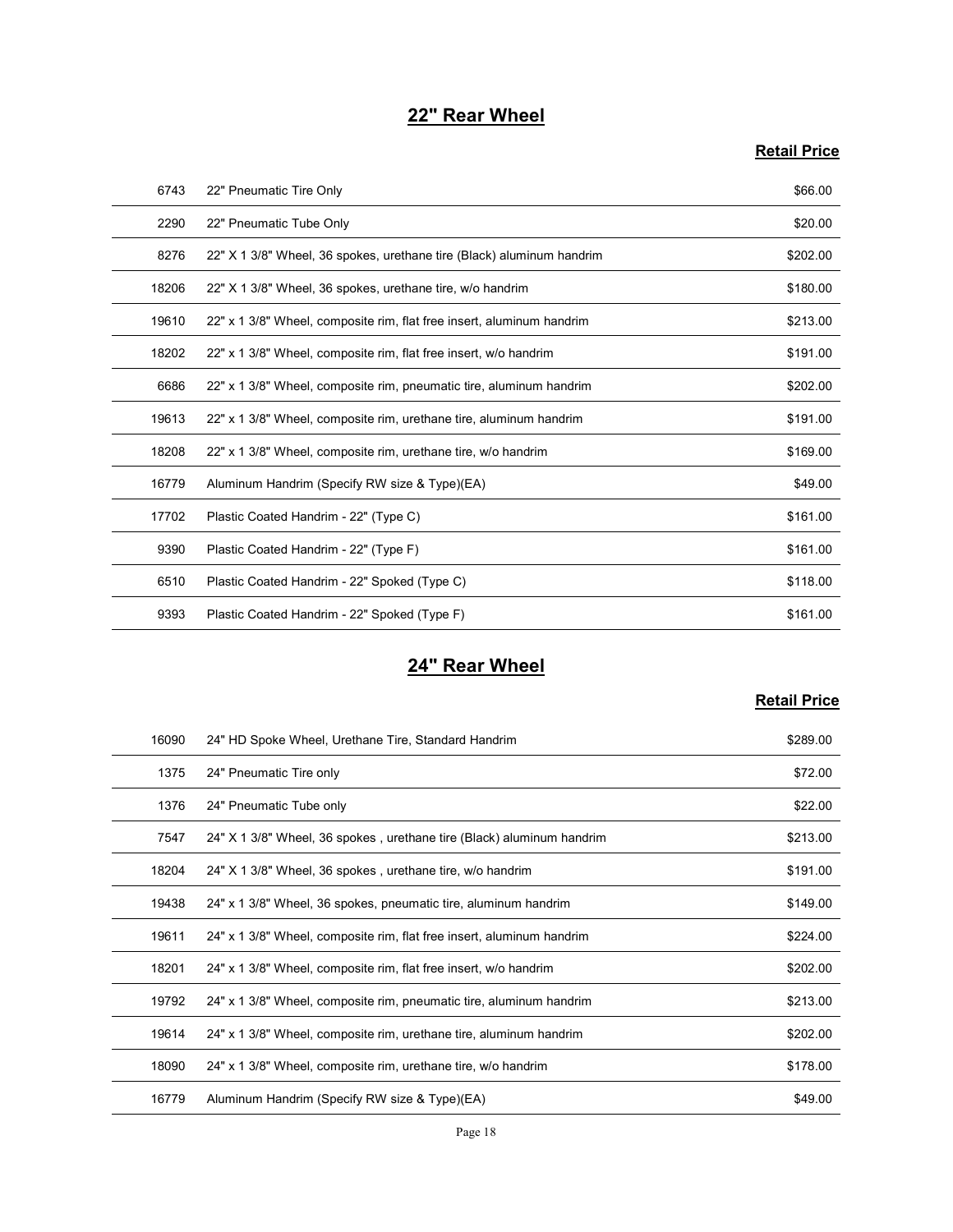| 4077  | Plastic Coated handrim - 24" (Type C)                    | \$161.00            |
|-------|----------------------------------------------------------|---------------------|
| 9391  | Plastic Coated Handrim - 24" (Type F)                    | \$161.00            |
| 19259 | Plastic Coated Handrim - 24" HD (From 19192)             | \$161.00            |
| 6511  | Plastic Coated Handrim - 24" Spoked (Type C)             | \$118.00            |
| 9394  | Plastic Coated Handrim - 24" Spoked (Type F)             | \$161.00            |
|       | <b>Wheel Components</b>                                  |                     |
|       |                                                          | <b>Retail Price</b> |
| 3652  | Bearings 1/2 ID x 1 3/8 OD (Magnesium/HD Spoked Rim)     | \$13.00             |
| 15196 | Bearings 1/2" ID x 1 1/8" OD x 5/16" th (R8RS)           | \$8.00              |
| 19736 | Caster Wheel Bearing - 8mm ID x 22mm OD x 7mm T - 608-2Z | \$3.00              |
|       |                                                          |                     |
| 15556 | Handrim Hardware Set for Mag Wheel (Type F)              | \$8.00              |

# Wheel Components

| 4077  | Plastic Coated handrim - 24" (Type C)                    | \$161.00            |
|-------|----------------------------------------------------------|---------------------|
| 9391  | Plastic Coated Handrim - 24" (Type F)                    | \$161.00            |
| 19259 | Plastic Coated Handrim - 24" HD (From 19192)             | \$161.00            |
| 6511  | Plastic Coated Handrim - 24" Spoked (Type C)             | \$118.00            |
| 9394  | Plastic Coated Handrim - 24" Spoked (Type F)             | \$161.00            |
|       |                                                          |                     |
|       | <b>Wheel Components</b>                                  |                     |
|       |                                                          | <b>Retail Price</b> |
| 3652  | Bearings 1/2 ID x 1 3/8 OD (Magnesium/HD Spoked Rim)     | \$13.00             |
| 15196 | Bearings 1/2" ID x 1 1/8" OD x 5/16" th (R8RS)           | \$8.00              |
| 19736 | Caster Wheel Bearing - 8mm ID x 22mm OD x 7mm T - 608-2Z | \$3.00              |
|       |                                                          |                     |
| 15556 | Handrim Hardware Set for Mag Wheel (Type F)              | \$8.00              |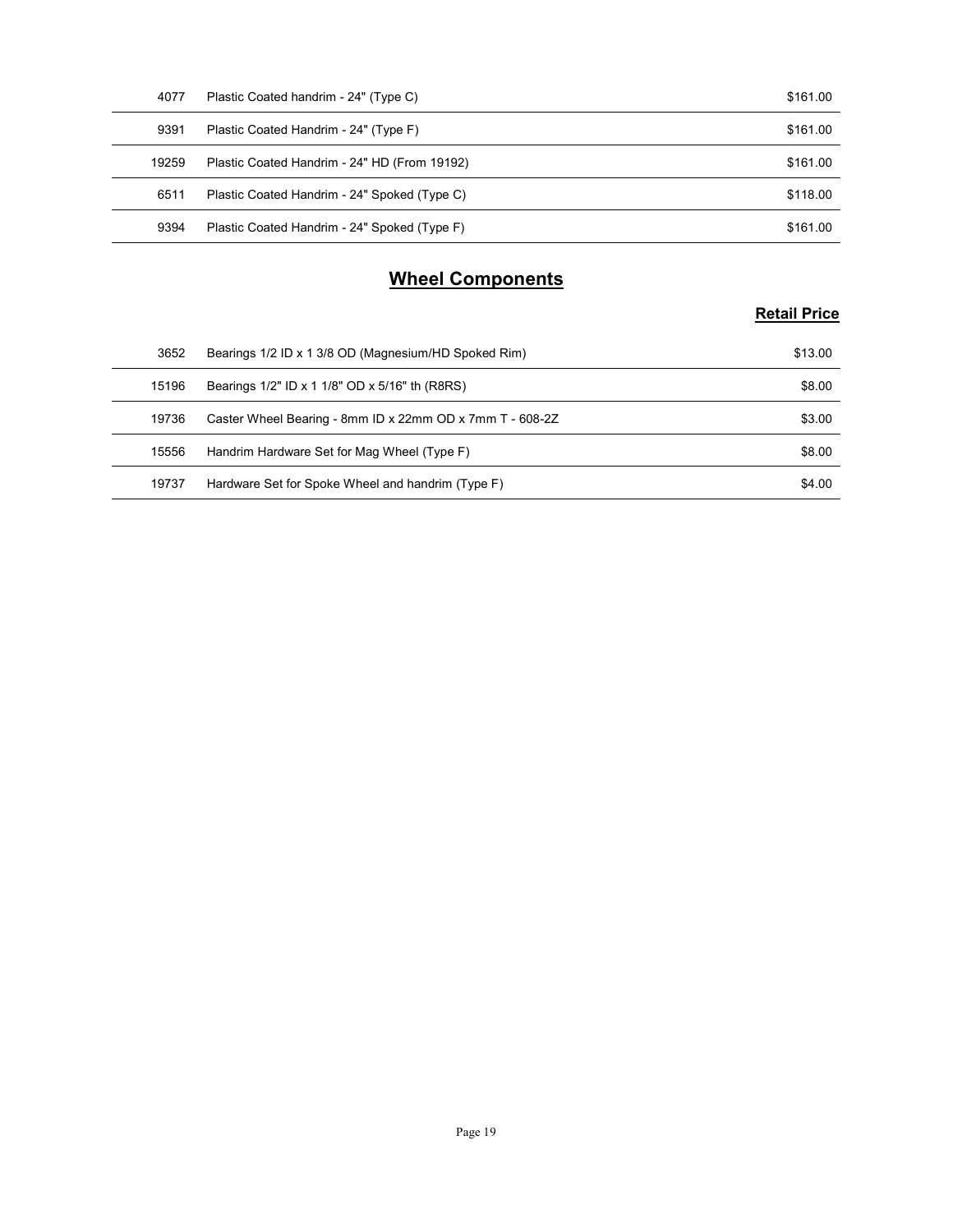# **Stellar GL Casters**

# 6" Caster

# Retail Price

|       | <b>Stellar GL Casters</b>                              |                     |
|-------|--------------------------------------------------------|---------------------|
|       |                                                        |                     |
|       | 6" Caster                                              |                     |
|       |                                                        | <b>Retail Price</b> |
| 2843  | 6" Caster Fork                                         | \$61.00             |
| 19615 | 6" x 1 1/2" (WIDE) Caster - Urethane Tire              | \$95.00             |
| 19747 | 6" x 1 1/4" Caster - Pneumatic Tire                    | \$96.00             |
| 2791  | 6" x 1 1/4" Caster - Urethane Tire                     | \$75.00             |
| 9986  | 6" X 1 1/4" Caster (Urethane), 6" Fork & Stem Assy - L | \$102.00            |
| 11767 | 6" X 1 1/4" Caster (Urethane), 6" Fork & Stem Assy - R | \$102.00            |
| 14719 | 6" X 1 1/4" Caster (Urethane), 8" Fork & Stem Assy - L | \$102.00            |
| 14720 | 6" X 1 1/4" Caster (Urethane), 8" Fork & Stem Assy - R | \$102.00            |
|       | 8" Caster                                              |                     |
|       |                                                        | <b>Retail Price</b> |
| 2299  | 8" x 1 1/4" Caster - Pneumatic Tire                    | \$88.00             |
| 1354  | 8" x 1 1/4" Caster - Urethane Tire                     | \$95.00             |
| 14962 | 8" X 1 1/4" Caster (Urethane), 8" Fork & Stem Assy - L | \$102.00            |
| 14963 | 8" X 1 1/4" Caster (Urethane), 8" Fork & Stem Assy - R | \$102.00            |
| 1355  | 8" x 1 1/4" Caster Fork                                | \$53.00             |
| 5741  | 8" x 2" Caster - Flat Free Tire                        | \$175.00            |

# 8" Caster

| 19747 | 6" x 1 1/4" Caster - Pneumatic Tire                    | \$96.00             |
|-------|--------------------------------------------------------|---------------------|
| 2791  | 6" x 1 1/4" Caster - Urethane Tire                     | \$75.00             |
| 9986  | 6" X 1 1/4" Caster (Urethane), 6" Fork & Stem Assy - L | \$102.00            |
| 11767 | 6" X 1 1/4" Caster (Urethane), 6" Fork & Stem Assy - R | \$102.00            |
| 14719 | 6" X 1 1/4" Caster (Urethane), 8" Fork & Stem Assy - L | \$102.00            |
| 14720 | 6" X 1 1/4" Caster (Urethane), 8" Fork & Stem Assy - R | \$102.00            |
|       | 8" Caster                                              |                     |
|       |                                                        | <b>Retail Price</b> |
| 2299  | 8" x 1 1/4" Caster - Pneumatic Tire                    | \$88.00             |
| 1354  | 8" x 1 1/4" Caster - Urethane Tire                     | \$95.00             |
| 14962 | 8" X 1 1/4" Caster (Urethane), 8" Fork & Stem Assy - L | \$102.00            |
| 14963 | 8" X 1 1/4" Caster (Urethane), 8" Fork & Stem Assy - R | \$102.00            |
| 1355  | 8" x 1 1/4" Caster Fork                                | \$53.00             |
| 5741  | 8" x 2" Caster - Flat Free Tire                        | \$175.00            |
| 3385  | 8" x 2" Caster - Pneumatic Tire                        | \$162.00            |
| 2616  | 8" x 2" Caster - Urethane Tire                         | \$155.00            |
| 6980  | 8" X 2" Caster (Pneumatic), Fork & Stem Assy           | \$140.00            |
| 6979  | 8" X 2" Caster (Urethane), Fork & Stem Assy            | \$140.00            |
| 2413  | 8" x 2" Caster Fork                                    | \$69.00             |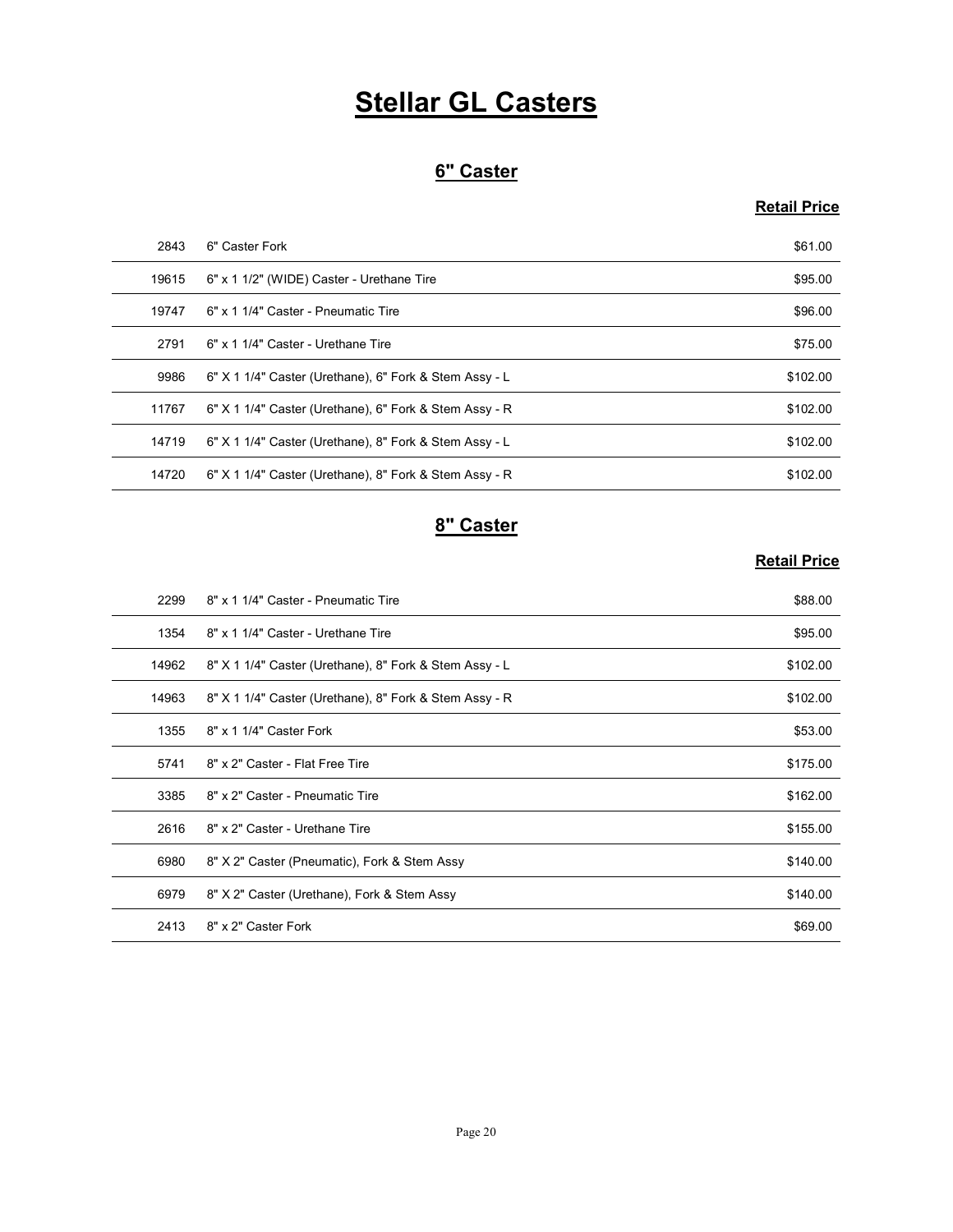# **Stellar GL Wheel Locks**

# Wheel Lock Components

# Retail Price

|       | <b>Stellar GL Wheel Locks</b>                                                  |                     |
|-------|--------------------------------------------------------------------------------|---------------------|
|       | <b>Wheel Lock Components</b>                                                   |                     |
|       |                                                                                | <b>Retail Price</b> |
| 18708 | Accessory Extension Connector for Lower Frame                                  | \$92.00             |
| 14542 | B/S Attendant Wheel Lock Plate                                                 | \$39.00             |
| 16535 | B/S Lower Frame rear extension tube                                            | \$37.00             |
| 19254 | Bentley/Stellar Drum Brake Assy - 20" RW                                       | \$1,095.00          |
| 19088 | Rectangular Round End Vinyl Cap, Black - for Wheel-Lock & T-style Arm Receiver | \$8.00              |
| 3163  | User Operated & Attendant WL - Assembly                                        | \$879.00            |
| 1592  | Wheel Lock Extensions - Pair                                                   | \$90.00             |
|       | <b>Wheel Locks</b>                                                             |                     |
|       |                                                                                | <b>Retail Price</b> |
| 18127 | B/S Wheel Lock Assembly - Pull - L                                             | \$55.00             |
| 18128 | B/S Wheel Lock Assembly - Pull - R                                             | \$55.00             |
| 18129 | B/S Wheel Lock Assembly - Push - L                                             | \$55.00             |
| 18130 | B/S Wheel Lock Assembly - Push - R                                             | \$55.00             |
| 19596 | Hill Holder - L                                                                | \$260.00            |
| 19597 | Hill Holder - R                                                                | \$260.00            |

# Wheel Locks

| 16535 | B/S Lower Frame rear extension tube                                            | \$37.00             |
|-------|--------------------------------------------------------------------------------|---------------------|
| 19254 | Bentley/Stellar Drum Brake Assy - 20" RW                                       | \$1,095.00          |
| 19088 | Rectangular Round End Vinyl Cap, Black - for Wheel-Lock & T-style Arm Receiver | \$8.00              |
| 3163  | User Operated & Attendant WL - Assembly                                        | \$879.00            |
| 1592  | Wheel Lock Extensions - Pair                                                   | \$90.00             |
|       | <b>Wheel Locks</b>                                                             | <b>Retail Price</b> |
| 18127 | B/S Wheel Lock Assembly - Pull - L                                             | \$55.00             |
| 18128 | B/S Wheel Lock Assembly - Pull - R                                             | \$55.00             |
| 18129 | B/S Wheel Lock Assembly - Push - L                                             | \$55.00             |
| 18130 | B/S Wheel Lock Assembly - Push - R                                             | \$55.00             |
|       | Hill Holder - L                                                                | \$260.00            |
| 19596 |                                                                                |                     |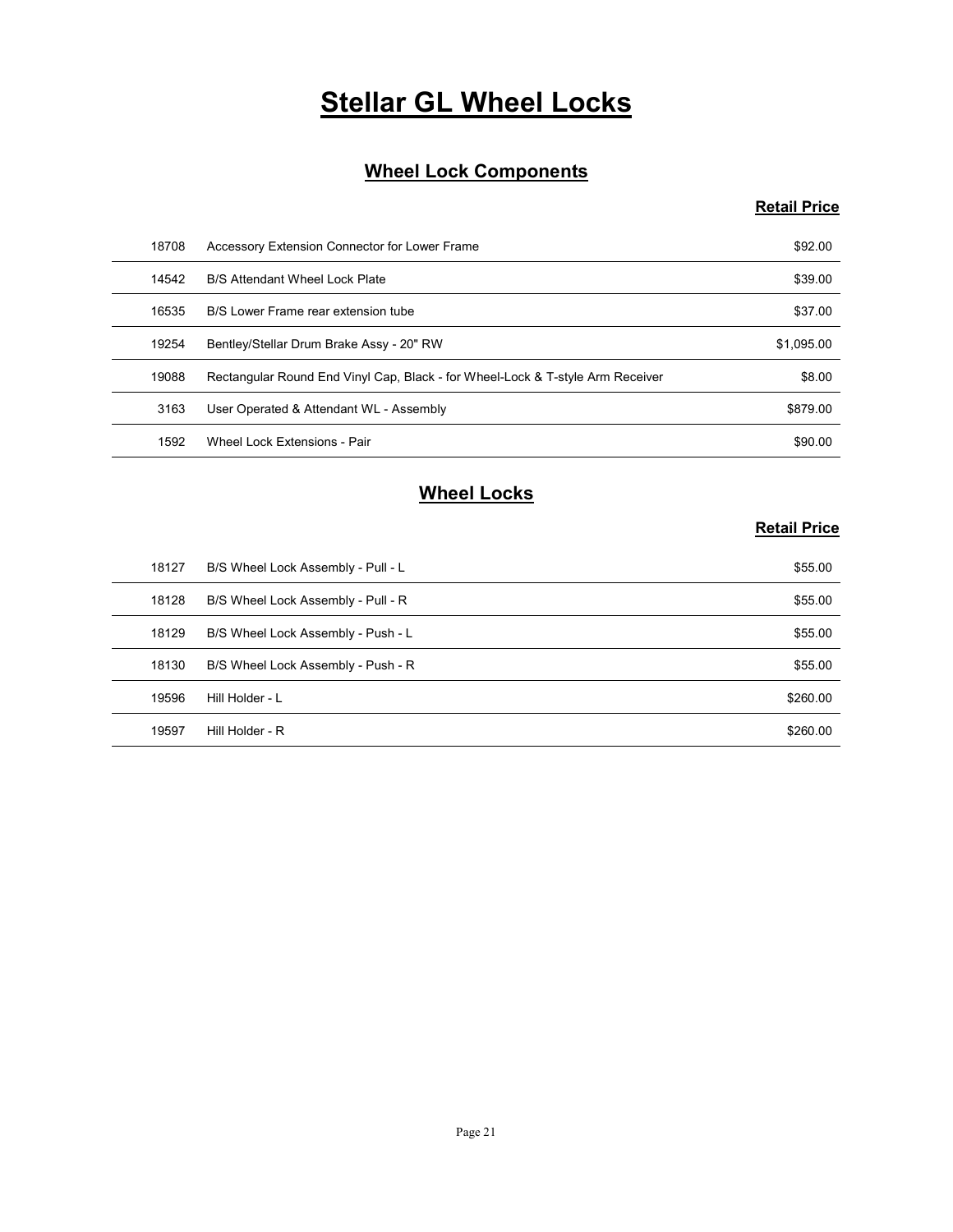# **Stellar GL Front Rigging**

# Easy Out Fixed 70° Assembly AA Plate

# Retail Price

|       | <b>Stellar GL Front Rigging</b>                          |                     |
|-------|----------------------------------------------------------|---------------------|
|       |                                                          |                     |
|       | Easy Out Fixed 70° Assembly AA Plate                     |                     |
|       |                                                          | <b>Retail Price</b> |
| 18548 | Easy-Out Fixed 70° w/AA Footplate (14"-15"w) - L         | \$268.00            |
| 18549 | Easy-Out Fixed 70° w/AA Footplate (14"-15"w) - R         | \$268.00            |
| 18550 | Easy-Out Fixed 70° w/AA Footplate (16"-17"w) - L         | \$268.00            |
| 18551 | Easy-Out Fixed 70° w/AA Footplate (16"-17"w) - R         | \$268.00            |
| 18552 | Easy-Out Fixed 70° w/AA Footplate (18"-19"w) - L         | \$268.00            |
| 18553 | Easy-Out Fixed 70° w/AA Footplate (18"-19"w) - R         | \$268.00            |
| 18554 | Easy-Out Fixed 70° w/AA Footplate (20"w & up) - L        | \$268.00            |
| 18555 | Easy-Out Fixed 70° w/AA Footplate (20"w & up) - R        | \$268.00            |
|       | Easy Out Fixed 70° Assembly Comp Plate                   |                     |
|       |                                                          | <b>Retail Price</b> |
| 18556 | Easy-Out Fixed 70° w/Composite Footplate (13"-15"w) - L  | \$245.00            |
| 18557 | Easy-Out Fixed 70° w/Composite Footplate (13"-15"w) - R  | \$245.00            |
| 18558 | Easy-Out Fixed 70° w/Composite Footplate (16"w) - L      | \$245.00            |
| 18559 | Easy-Out Fixed 70° w/Composite Footplate (16"w) - R      | \$245.00            |
| 18560 | Easy-Out Fixed 70° w/Composite Footplate (17"w & up) - L | \$245.00            |
|       |                                                          |                     |

# Easy Out Fixed 70° Assembly Comp Plate

# Retail Price

| 18551 | Easy-Out Fixed 70° w/AA Footplate (16"-17"w) - R                           | \$268.00            |
|-------|----------------------------------------------------------------------------|---------------------|
| 18552 | Easy-Out Fixed 70° w/AA Footplate (18"-19"w) - L                           | \$268.00            |
| 18553 | Easy-Out Fixed 70° w/AA Footplate (18"-19"w) - R                           | \$268.00            |
| 18554 | Easy-Out Fixed 70° w/AA Footplate (20"w & up) - L                          | \$268.00            |
| 18555 | Easy-Out Fixed 70° w/AA Footplate (20"w & up) - R                          | \$268.00            |
|       | <b>Easy Out Fixed 70° Assembly Comp Plate</b>                              | <b>Retail Price</b> |
| 18556 | Easy-Out Fixed 70° w/Composite Footplate (13"-15"w) - L                    | \$245.00            |
| 18557 | Easy-Out Fixed 70° w/Composite Footplate (13"-15"w) - R                    | \$245.00            |
| 18558 | Easy-Out Fixed 70° w/Composite Footplate (16"w) - L                        | \$245.00            |
| 18559 | Easy-Out Fixed 70° w/Composite Footplate (16"w) - R                        | \$245.00            |
| 18560 | Easy-Out Fixed 70° w/Composite Footplate (17"w & up) - L                   | \$245.00            |
| 18561 | Easy-Out Fixed 70° w/Composite Footplate (17"w & up) - R                   | \$245.00            |
|       | <b>Easy Out Universal AA Assembly AA Plate</b>                             | <b>Retail Price</b> |
| 18532 | Easy-Out AA Assy w/AA Footplate (14"-15"w) - L                             | \$560.00            |
| 18533 | Easy-Out AA Assy w/AA Footplate (14"-15"w) - R                             | \$560.00            |
| 18534 | Easy-Out AA Assy w/AA Footplate (16"-17"w) - L                             | \$560.00            |
| 18535 | Easy-Out AA Assy w/AA Footplate (16"-17"w) - R                             | \$560.00            |
| 18536 | Easy-Out AA Assy w/AA Footplate (18"-19"w) - L                             | \$560.00            |
| 18537 | $Fasev$ -Out $\Delta\Delta$ Assy $w/\Delta\Delta$ Footplate (18"-19"w) - R | \$560.00            |

# Easy Out Universal AA Assembly AA Plate

| 18556 |                                                          |                     |
|-------|----------------------------------------------------------|---------------------|
|       | Easy-Out Fixed 70° w/Composite Footplate (13"-15"w) - L  | \$245.00            |
| 18557 | Easy-Out Fixed 70° w/Composite Footplate (13"-15"w) - R  | \$245.00            |
| 18558 | Easy-Out Fixed 70° w/Composite Footplate (16"w) - L      | \$245.00            |
| 18559 | Easy-Out Fixed 70° w/Composite Footplate (16"w) - R      | \$245.00            |
| 18560 | Easy-Out Fixed 70° w/Composite Footplate (17"w & up) - L | \$245.00            |
| 18561 | Easy-Out Fixed 70° w/Composite Footplate (17"w & up) - R | \$245.00            |
|       | <b>Easy Out Universal AA Assembly AA Plate</b>           | <b>Retail Price</b> |
| 18532 | Easy-Out AA Assy w/AA Footplate (14"-15"w) - L           | \$560.00            |
| 18533 | Easy-Out AA Assy w/AA Footplate (14"-15"w) - R           | \$560.00            |
| 18534 | Easy-Out AA Assy w/AA Footplate (16"-17"w) - L           | \$560.00            |
| 18535 | Easy-Out AA Assy w/AA Footplate (16"-17"w) - R           | \$560.00            |
| 18536 | Easy-Out AA Assy w/AA Footplate (18"-19"w) - L           | \$560.00            |
|       | Easy-Out AA Assy w/AA Footplate (18"-19"w) - R           | \$560.00            |
| 18537 |                                                          |                     |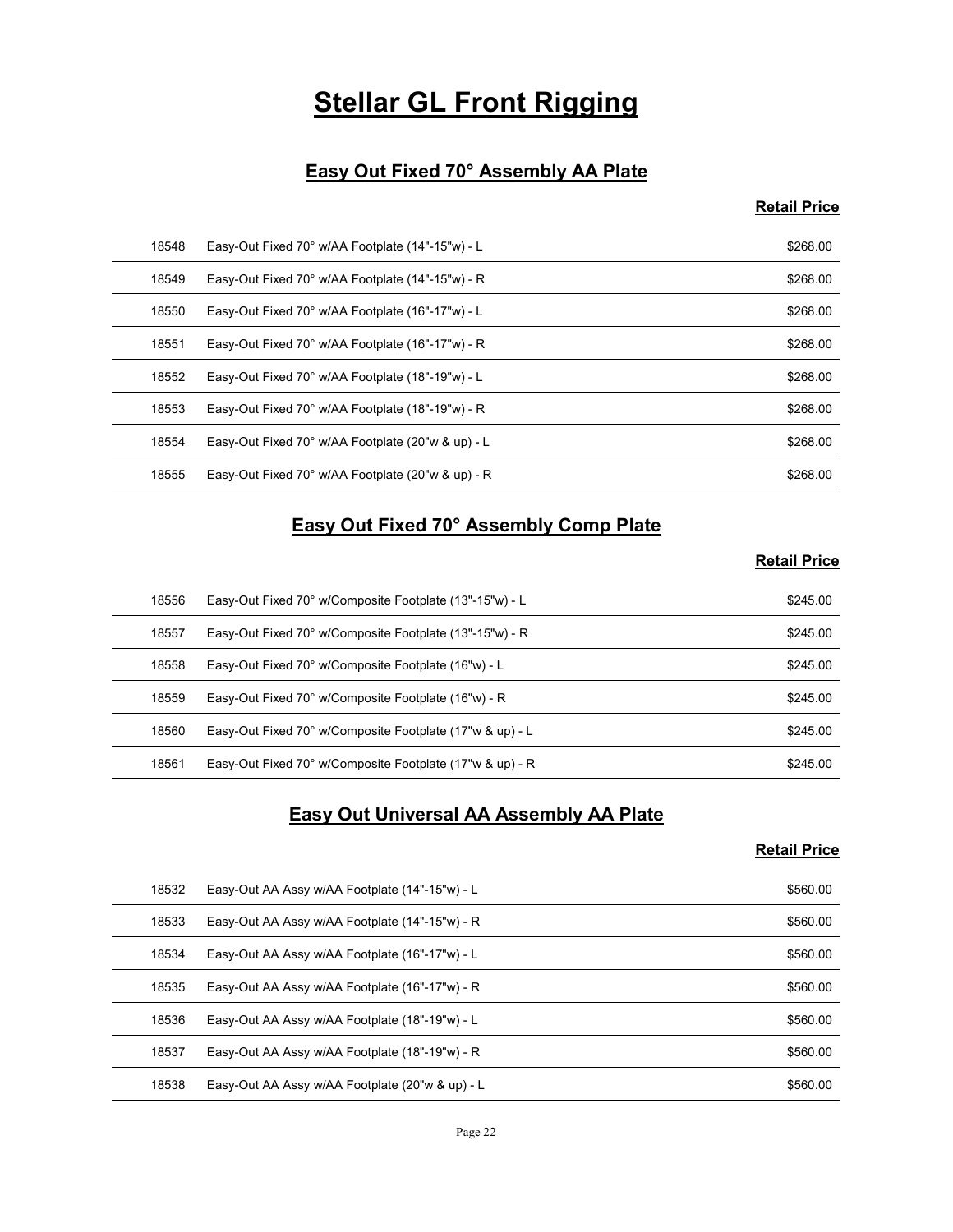# Easy-Out AA Assy w/AA Footplate (20"w & up) - R \$560.00<br>Easy Out Universal AA Assembly Comp Plate<br>Retail Price Easy Out Universal AA Assembly Comp Plate

#### Retail Price

| 18539 | Easy-Out AA Assy w/AA Footplate (20"w & up) - R         | \$560.00            |
|-------|---------------------------------------------------------|---------------------|
|       |                                                         |                     |
|       | <b>Easy Out Universal AA Assembly Comp Plate</b>        |                     |
|       |                                                         | <b>Retail Price</b> |
| 18540 | Easy-Out AA Assy w/Composite Footplate (13"-15"w) - L   | \$537.00            |
| 18541 | Easy-Out AA Assy w/Composite Footplate (13"-15"w) - R   | \$537.00            |
| 18542 | Easy-Out AA Assy w/Composite Footplate (16"w) - L       | \$537.00            |
| 18543 | Easy-Out AA Assy w/Composite Footplate (16"w) - R       | \$537.00            |
| 18544 | Easy-Out AA Assy w/Composite Footplate (17"w & up) - L  | \$537.00            |
| 18545 | Easy-Out AA Assy w/Composite Footplate (17"w & up) - R  | \$537.00            |
|       | <b>Easy Out Upper Hangers</b>                           |                     |
|       |                                                         | <b>Retail Price</b> |
| 19349 | Easy Out 70* Fixed - Hanger Assembly - Long             | \$176.00            |
| 19350 | Easy Out 70* Fixed - Hanger Assembly - Short            | \$174.00            |
|       | <b>Extension Tube and Footplate (Plug in)</b>           |                     |
|       |                                                         | <b>Retail Price</b> |
| 7261  | Large AA Footplate Assy w/lg lower ext. (Plug-Ins) - L  | \$154.00            |
| 7262  | Large AA Footplate Assy w/lg lower ext. (Plug-Ins) - R  | \$154.00            |
| 7259  | Large AA Footplate Assy w/std lower ext. (Plug-Ins) - L | \$154.00            |
| 7260  | Large AA Footplate Assy w/std lower ext (Plug-Ins) - R  | \$15400             |

# Easy Out Upper Hangers

|                                              | <b>NUMBER</b> |
|----------------------------------------------|---------------|
| Easy Out 70* Fixed - Hanger Assembly - Long  | \$176.00      |
| Easy Out 70* Fixed - Hanger Assembly - Short | \$174.00      |

# Extension Tube and Footplate (Plug in)

#### **Retail Price**

| 18543 | Easy-Out AA Assy w/Composite Footplate (16"w) - R            | \$537.00            |
|-------|--------------------------------------------------------------|---------------------|
| 18544 | Easy-Out AA Assy w/Composite Footplate (17"w & up) - L       | \$537.00            |
| 18545 | Easy-Out AA Assy w/Composite Footplate (17"w & up) - R       | \$537.00            |
|       | <b>Easy Out Upper Hangers</b>                                |                     |
|       |                                                              | <b>Retail Price</b> |
|       |                                                              |                     |
| 19349 | Easy Out 70* Fixed - Hanger Assembly - Long                  | \$176.00            |
| 19350 | Easy Out 70* Fixed - Hanger Assembly - Short                 | \$174.00            |
|       | <b>Extension Tube and Footplate (Plug in)</b>                |                     |
|       |                                                              | <b>Retail Price</b> |
| 7261  | Large AA Footplate Assy w/lg lower ext. (Plug-Ins) - L       | \$154.00            |
| 7262  | Large AA Footplate Assy w/lg lower ext. (Plug-Ins) - R       | \$154.00            |
| 7259  | Large AA Footplate Assy w/std lower ext. (Plug-Ins) - L      | \$154.00            |
| 7260  | Large AA Footplate Assy w/std lower ext. (Plug-Ins) - R      | \$154.00            |
| 7269  | Large Comp. Footplate Assy - w/lg lower ext. (Plug-Ins) - L  | \$87.00             |
| 7270  | Large Comp. Footplate Assy - w/lg lower ext. (Plug-Ins) - R  | \$87.00             |
| 7267  | Large Comp. Footplate Assy - w/std lower ext. (Plug-Ins) - L | \$87.00             |
| 7268  | Large Comp. Footplate Assy - w/std lower ext. (Plug-Ins) - R | \$87.00             |
| 7277  | Medium AA Footplate Assy w/lg lower ext. (Plug-Ins) - L      | \$154.00            |
| 7278  | Medium AA Footplate Assy w/lg lower ext. (Plug-Ins) - R      | \$154.00            |
| 7275  | Medium AA Footplate Assy w/std lower ext. (Plug-Ins) - L     | \$154.00            |
| 7276  | Medium AA Footplate Assy w/std lower ext. (Plug-Ins) - R     | \$154.00            |
| 7257  | Medium Comp. Footplate Assy - w/lg lower ext. (Plug-Ins) - L | \$116.00            |
| 7258  | Medium Comp. Footplate Assy - w/lg lower ext. (Plug-Ins) - R | \$116.00            |
|       | Page 23                                                      |                     |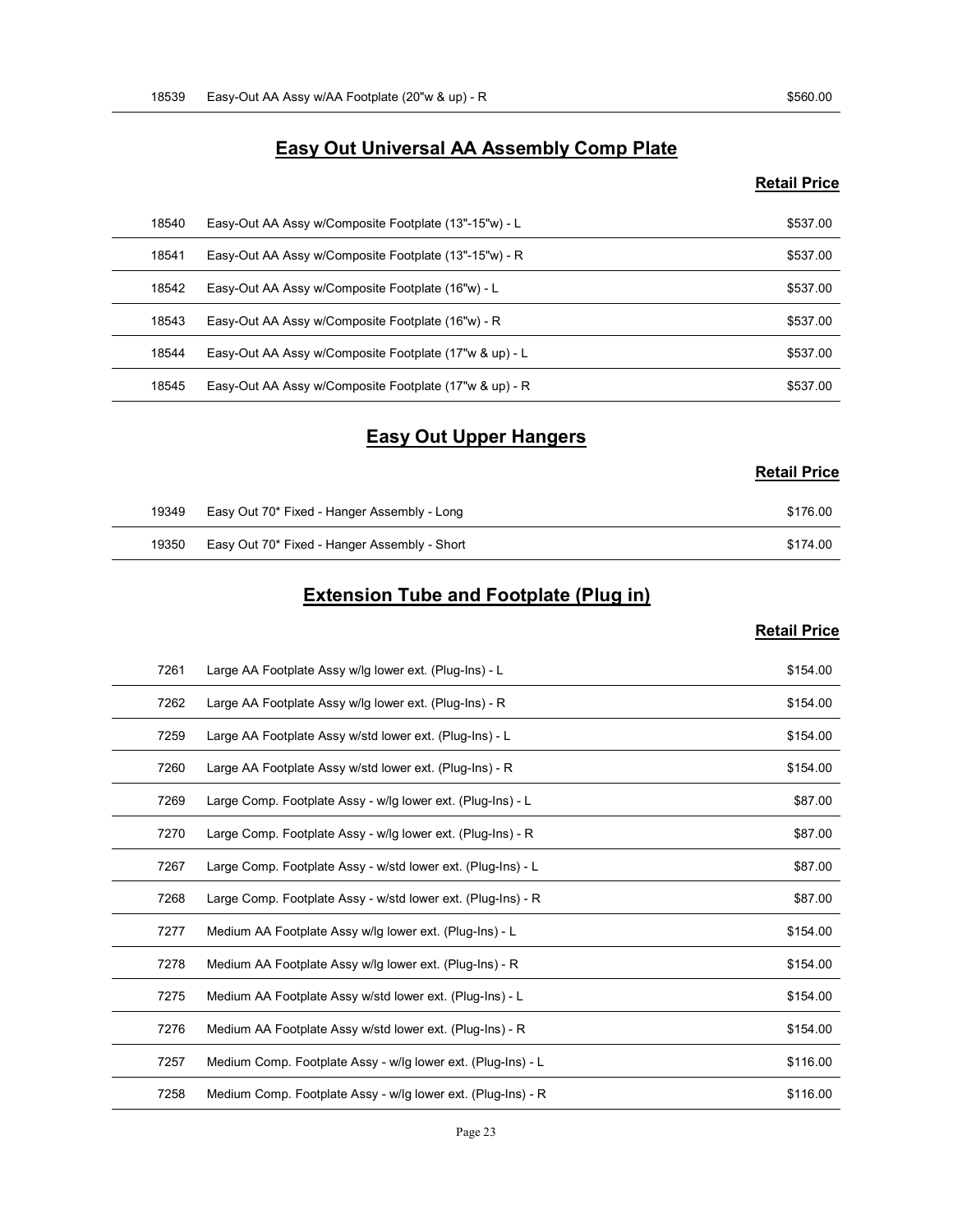| 7255 | Medium Comp. Footplate Assy - w/std lower ext. (Plug-Ins) - L | \$116.00            |
|------|---------------------------------------------------------------|---------------------|
| 7256 | Medium Comp. Footplate Assy - w/std lower ext. (Plug-Ins) - R | \$116.00            |
| 7265 | Oversize AA Footplate Assy w/lg lower ext. (Plug-Ins) - L     | \$154.00            |
| 7266 | Oversize AA Footplate Assy w/lg lower ext. (Plug-Ins) - R     | \$154.00            |
| 7263 | Oversize AA Footplate Assy w/std lower ext. (Plug-Ins) - L    | \$154.00            |
| 7264 | Oversize AA Footplate Assy w/std lower ext. (Plug-Ins) - R    | \$154.00            |
| 7273 | Small AA Footplate Assy w/lg lower ext. (Plug-Ins) - L        | \$154.00            |
| 7274 | Small AA Footplate Assy w/lg lower ext. (Plug-Ins) - R        | \$154.00            |
| 7271 | Small AA Footplate Assy w/std lower ext (Plug-Ins) - L        | \$154.00            |
| 7272 | Small AA Footplate Assy w/std lower ext. (Plug-Ins) - R       | \$154.00            |
| 7253 | Small Comp. Footplate Assy - w/lg lower ext. (Plug-Ins) - L   | \$116.00            |
| 7254 | Small Comp. Footplate Assy - w/lg lower ext. (Plug-Ins) - R   | \$116.00            |
| 7251 | Small Comp. Footplate Assy - w/std lower ext. (Plug-Ins) - L  | \$116.00            |
| 7252 | Small Comp. Footplate Assy - w/std lower ext. (Plug-Ins) - R  | \$116.00            |
| 8394 | X-Large AA Footplate Assy w/lg lower ext. (Plug-Ins) - L      | \$154.00            |
| 8395 | X-Large AA Footplate Assy w/lg lower ext. (Plug-Ins) - R      | \$154.00            |
| 8392 | X-Large AA Footplate Assy w/std lower ext. (Plug-Ins) - L     | \$154.00            |
| 8393 | X-Large AA Footplate Assy w/std lower ext. (Plug-Ins) - R     | \$154.00            |
|      |                                                               |                     |
|      | <b>Extension Tube and Footplate (Swing away)</b>              |                     |
|      |                                                               | <b>Retail Price</b> |
| 6919 | Large AA Footplate Assy w/lg lower ext. - L                   | \$154.00            |
| 6920 | Large AA Footplate Assy w/lg lower ext. - R                   | \$154.00            |
| 6917 | Large AA Footplate Assy w/std lower ext. - L                  | \$154.00            |
| 6918 | Large AA Footplate Assy w/std lower ext. - R                  | \$154.00            |
| 6906 | Large Comp. Footplate Assy - w/lg lower ext. - L              | \$82.00             |
| 6904 | Large Comp. Footplate Assy - w/std lower ext. - L             | \$82.00             |

# Extension Tube and Footplate (Swing away)

| 7251 |                                                              |                     |
|------|--------------------------------------------------------------|---------------------|
|      | Small Comp. Footplate Assy - w/std lower ext. (Plug-Ins) - L | \$116.00            |
| 7252 | Small Comp. Footplate Assy - w/std lower ext. (Plug-Ins) - R | \$116.00            |
| 8394 | X-Large AA Footplate Assy w/lg lower ext. (Plug-Ins) - L     | \$154.00            |
| 8395 | X-Large AA Footplate Assy w/lg lower ext. (Plug-Ins) - R     | \$154.00            |
| 8392 | X-Large AA Footplate Assy w/std lower ext. (Plug-Ins) - L    | \$154.00            |
| 8393 | X-Large AA Footplate Assy w/std lower ext. (Plug-Ins) - R    | \$154.00            |
|      | <b>Extension Tube and Footplate (Swing away)</b>             | <b>Retail Price</b> |
| 6919 | Large AA Footplate Assy w/lg lower ext. - L                  | \$154.00            |
| 6920 | Large AA Footplate Assy w/lg lower ext. - R                  | \$154.00            |
| 6917 | Large AA Footplate Assy w/std lower ext. - L                 | \$154.00            |
| 6918 | Large AA Footplate Assy w/std lower ext. - R                 | \$154.00            |
| 6906 | Large Comp. Footplate Assy - w/lg lower ext. - L             | \$82.00             |
|      | Large Comp. Footplate Assy - w/std lower ext. - L            | \$82.00             |
| 6904 |                                                              |                     |
| 6905 | Large Comp. Footplate Assy - w/std lower ext. - R            | \$82.00             |
| 6907 | Large Comp. Footplate Assy - wig lower ext. - R              | \$82.00             |
| 6915 | Medium AA Footplate Assy w/lg lower ext. - L                 | \$154.00            |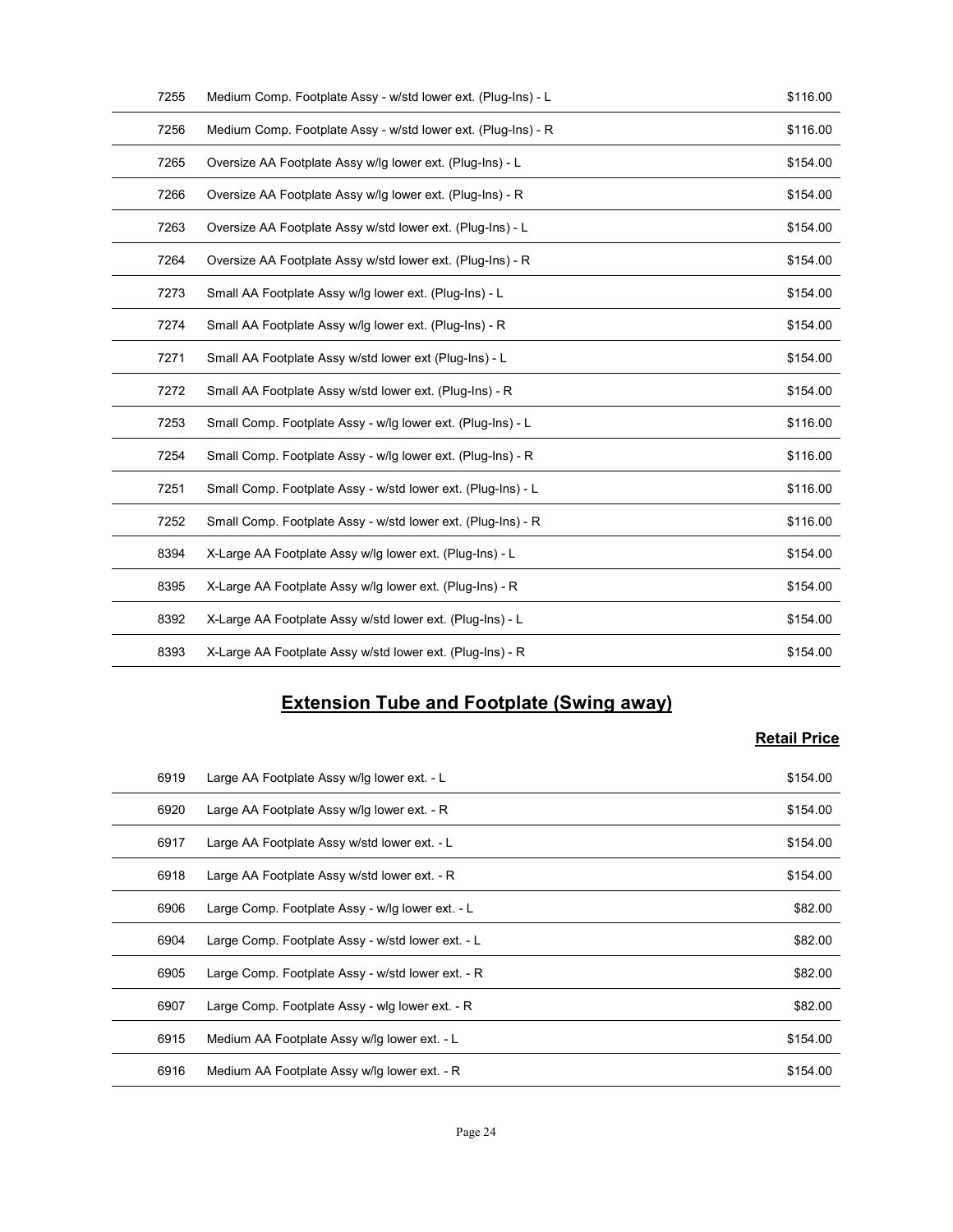| 6913         | Medium AA Footplate Assy w/std lower ext. - L                                            | \$154.00            |
|--------------|------------------------------------------------------------------------------------------|---------------------|
| 6914         | Medium AA Footplate Assy w/std lower ext. - R                                            | \$154.00            |
| 6902         | Medium Comp. Footplate Assy - w/lg lower ext. - L                                        | \$116.00            |
| 6903         | Medium Comp. Footplate Assy - w/lg lower ext. - R                                        | \$116.00            |
| 6900         | Medium Comp. Footplate Assy - w/std lower ext. - L                                       | \$116.00            |
| 6901         | Medium Comp. Footplate Assy - w/std lower ext. - R                                       | \$116.00            |
| 6923         | Oversize AA Footplate Assy w/lg lower ext. - L                                           | \$162.00            |
| 6924         | Oversize AA Footplate Assy w/lg lower ext. - R                                           | \$162.00            |
| 6921         | Oversize AA Footplate Assy w/std lower ext. - L                                          | \$162.00            |
| 6922         | Oversize AA Footplate Assy w/std lower ext. - R                                          | \$162.00            |
| 6898         | Small Comp. Footplate Assy - w/lg lower ext. - L                                         | \$116.00            |
| 6899         | Small Comp. Footplate Assy - w/lg lower ext. - R                                         | \$116.00            |
| 6896         | Small Comp. Footplate Assy - w/std lower ext. - L                                        | \$116.00            |
| 6897         | Small Comp. Footplate Assy - w/std lower ext. - R                                        | \$116.00            |
| 8390         | X-Large AA Footplate Assy w/lg lower ext. - L                                            | \$162.00            |
| 8391         | X-Large AA Footplate Assy w/lg lower ext. - R                                            | \$162.00            |
| 8388         | X-Large AA Footplate Assy w/std lower ext. - L                                           | \$162.00            |
| 8389         | X-Large AA Footplate Assy w/std lower ext. - R                                           | \$162.00            |
|              | <b>Extension Tubes</b>                                                                   |                     |
|              |                                                                                          | <b>Retail Price</b> |
|              |                                                                                          |                     |
| 18485        | Extension Tube - Easy Out (18"-24")                                                      | \$60.00             |
| 18454        | Extension Tube - Easy-Out (14"-18")                                                      | \$52.00             |
| 18022        | Extension Tube - PI (Round)(13"-17")                                                     | \$37.00             |
| 18021        | Extension Tube - PI (Round)(15"-19")                                                     | \$37.00             |
| 3753<br>3754 | Extension Tube - PI (Round-Solid)(13"-17")<br>Extension Tube - PL (Round-Solid)(15"-19") | \$92.00             |
|              |                                                                                          | \$11200             |

# **Extension Tubes**

| 6896  | Small Comp. Footplate Assy - w/std lower ext. - L | \$116.00            |
|-------|---------------------------------------------------|---------------------|
| 6897  | Small Comp. Footplate Assy - w/std lower ext. - R | \$116.00            |
| 8390  | X-Large AA Footplate Assy w/lg lower ext. - L     | \$162.00            |
| 8391  | X-Large AA Footplate Assy w/lg lower ext. - R     | \$162.00            |
| 8388  | X-Large AA Footplate Assy w/std lower ext. - L    | \$162.00            |
| 8389  | X-Large AA Footplate Assy w/std lower ext. - R    | \$162.00            |
|       | <b>Extension Tubes</b>                            |                     |
|       |                                                   |                     |
|       |                                                   | <b>Retail Price</b> |
| 18485 | Extension Tube - Easy Out (18"-24")               | \$60.00             |
| 18454 | Extension Tube - Easy-Out (14"-18")               | \$52.00             |
| 18022 | Extension Tube - PI (Round)(13"-17")              | \$37.00             |
|       |                                                   |                     |
| 18021 | Extension Tube - PI (Round)(15"-19")              | \$37.00             |
| 3753  | Extension Tube - PI (Round-Solid)(13"-17")        | \$92.00             |
| 3754  | Extension Tube - PI (Round-Solid)(15"-19")        | \$112.00            |
| 19461 | Extension Tube - SA (Channeled)(13"-17")          | \$53.00             |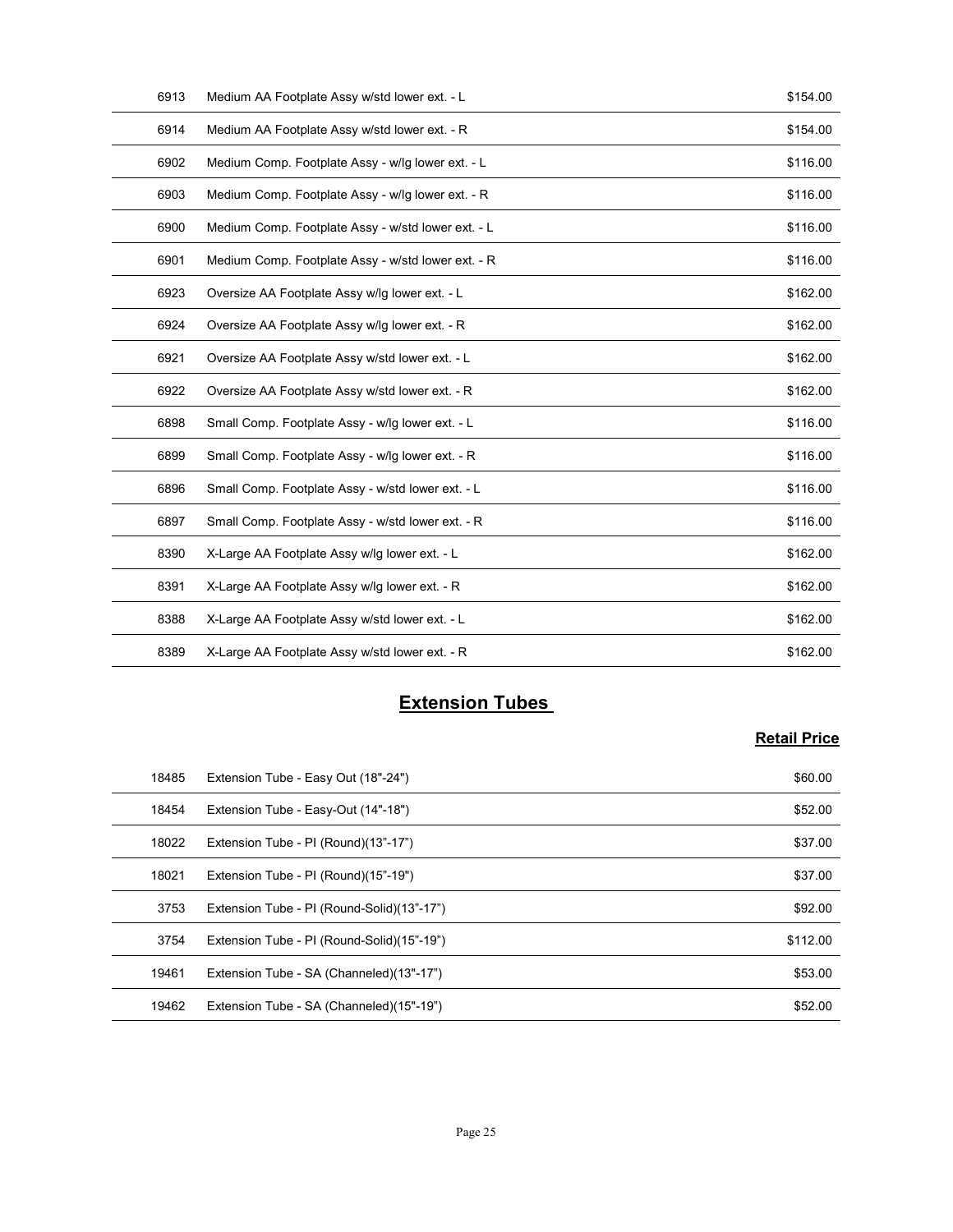# Footplate - Angle Adjustable

### Retail Price

|       | Footplate - Angle Adjustable                         |                     |
|-------|------------------------------------------------------|---------------------|
|       |                                                      | <b>Retail Price</b> |
| 17947 | Footplate - Angle Adjustable - Extra Large 18"-19"   | \$59.00             |
| 17946 | Footplate - Angle Adjustable - Large 16"-17"         | \$59.00             |
| 18725 | Footplate - Angle Adjustable - Medium 14"-15"        | \$59.00             |
| 17948 | Footplate - Angle Adjustable - Oversized 20" & above | \$59.00             |
|       | Footplate - Composite                                |                     |
|       |                                                      | <b>Retail Price</b> |
| 19687 | Footplate - Composite - Long                         | \$44.00             |
| 5969  | Footplate - Composite - Medium 16"                   | \$44.00             |
|       | 5968 Footplate - Composite - Short 13"-15"           | \$44.00             |
|       | Footplate - One Piece                                |                     |
|       |                                                      | <b>Retail Price</b> |
|       | Footplate - One Piece (PI footrests)                 | \$514.00            |
| 3161  |                                                      |                     |

# Footplate - Composite

#### Retail Price

| 18725 | Footplate - Angle Adjustable - Medium 14"-15"        | \$59.00             |
|-------|------------------------------------------------------|---------------------|
| 17948 | Footplate - Angle Adjustable - Oversized 20" & above | \$59.00             |
|       | <b>Footplate - Composite</b>                         |                     |
|       |                                                      | <b>Retail Price</b> |
| 19687 | Footplate - Composite - Long                         | \$44.00             |
| 5969  | Footplate - Composite - Medium 16"                   | \$44.00             |
| 5968  | Footplate - Composite - Short 13"-15"                | \$44.00             |
|       | <b>Footplate - One Piece</b>                         |                     |
|       |                                                      | <b>Retail Price</b> |
| 3161  | Footplate - One Piece (PI footrests)                 | \$514.00            |
| 3162  | Footplate - One Piece (SA footrests)                 | \$514.00            |
|       | <b>Front Rigging Components</b>                      |                     |
|       |                                                      | <b>Retail Price</b> |

# Footplate - One Piece

# Retail Price

| 3161 | Footplate - One Piece (PI footrests) | \$514.00 |
|------|--------------------------------------|----------|
| 3162 | Footplate - One Piece (SA footrests) | \$514.00 |

# Front Rigging Components

|       |                                                         | <b>Retail Price</b> |
|-------|---------------------------------------------------------|---------------------|
| 19687 | Footplate - Composite - Long                            | \$44.00             |
| 5969  | Footplate - Composite - Medium 16"                      | \$44.00             |
| 5968  | Footplate - Composite - Short 13"-15"                   | \$44.00             |
|       | <b>Footplate - One Piece</b>                            |                     |
|       |                                                         | <b>Retail Price</b> |
| 3161  | Footplate - One Piece (PI footrests)                    | \$514.00            |
| 3162  | Footplate - One Piece (SA footrests)                    | \$514.00            |
|       | <b>Front Rigging Components</b>                         |                     |
|       |                                                         | <b>Retail Price</b> |
| 1390  | 1/4-20(2B) Thick - Nylon Locknut - Black Zinc           | \$3.00              |
| 17919 | 5/16-18(3A) x 2-1/2" with Shank CBHCS - Black Magni 575 | \$3.00              |
| 18698 | 5/16-18(3A) x 3/4" Soft Point Set Screw - Black Zinc    | \$6.00              |
| 8445  | AA Interlocking Plate Assembly - Large                  | \$75.00             |
| 8444  | AA Interlocking Plate Assembly - Small                  | \$75.00             |
| 16330 | Calf Pad - Bariatric (25" & wider)(ea)                  | \$992.00            |
| 16443 | Calf Pad Assembly - Large (16"w & up)                   | \$50.00             |
| 9225  | Calf Pad Assembly - Small (12"w-15"w)                   | \$22.00             |
| 19722 | Calf Pad Hanger Assembly - L                            | \$38.00             |
| 19723 | Calf Pad Hanger Assembly - R                            | \$38.00             |
| 17874 | Calf Pad Mounting Bracket                               | \$9.00              |
|       |                                                         |                     |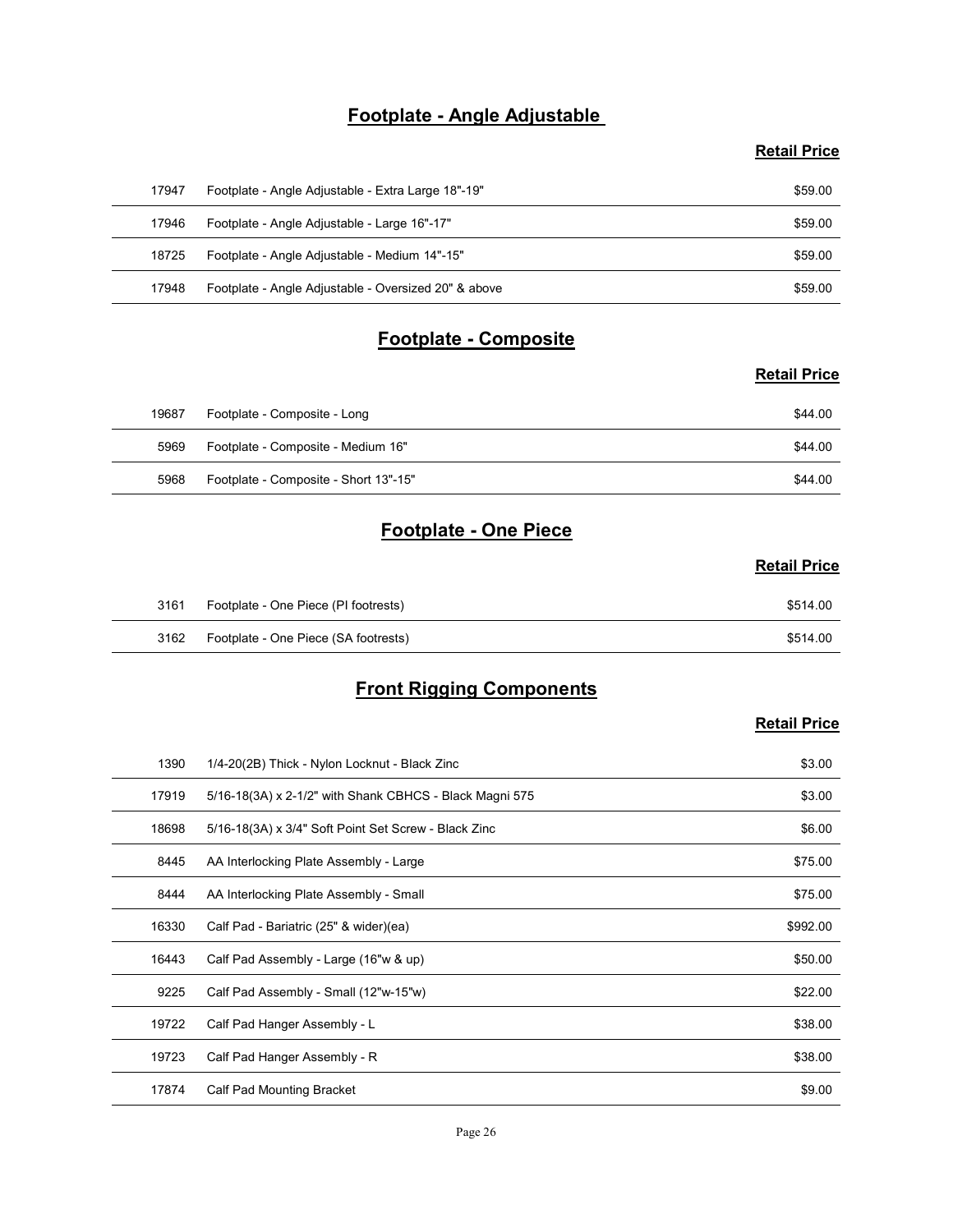| 16748 | Clamp for Angle Adjustable Footplate                               | \$44.00             |
|-------|--------------------------------------------------------------------|---------------------|
| 19451 | Easy-Out - Calf Pad - Assembly - Left                              | \$200.00            |
| 19452 | Easy-Out - Calf Pad - Assembly - Right                             | \$200.00            |
| 18527 | Easy-Out Gel Knee Pad - Assembly w/Hardware (PR)                   | \$209.00            |
| 2171  | Footrest plug for Plug in                                          | \$17.00             |
| 18189 | Front Rigging Offset Receiver - L                                  | \$59.00             |
| 18188 | Front Rigging Offset Receiver - R                                  | \$59.00             |
| 9325  | Gel Knee Protectors for ELRs (PR)                                  | \$148.00            |
| 9691  | Gel Padding for SA 70* (PR)                                        | \$154.00            |
| 16761 | Hanger Pivot Pin                                                   | \$37.00             |
| 10590 | Heel Loop Adjustable Length                                        | \$41.00             |
| 19521 | Knuckle for Angle Adjustable Footplate                             | \$37.00             |
| 3746  | Miller's Spring Loaded Footrest Mount - Pair (Plug-in's)           | \$647.00            |
| 8110  | Miller's Spring Loaded Mount - Pair (Swing Away) (add 18624)       | \$647.00            |
| 18624 | Miller's Spring Loaded Mount Adaptor - Pair (Swing Away)(add 8110) | \$326.00            |
| 9274  | PDG Swing Away Front Rigging Latch ASSY - L                        | \$55.00             |
| 9273  | PDG Swing Away Front Rigging Latch ASSY - R                        | \$55.00             |
|       | <b>Plug in Upper Hangers</b>                                       |                     |
|       |                                                                    | <b>Retail Price</b> |
|       |                                                                    |                     |
| 7286  | Plug In 70 Deg Upper Assy (EA)                                     | \$131.00            |
|       | Swing Away 60* Assemby AA Plate                                    |                     |
|       |                                                                    | <b>Retail Price</b> |
| 13712 | PDG SA 60° Assy w/AA Footplate (14"-15"w) - L                      | \$286.00            |
| 13713 | PDG SA 60° Assy w/AA Footplate (14"-15"w) - R                      | \$286.00            |
| 13714 | PDG SA 60° Assy w/AA Footplate (16"-17"w) - L                      | \$286.00            |
| 13715 | PDG SA 60° Assy w/AA Footplate (16"-17"w) - R                      | \$286.00            |

# **Plug in Upper Hangers**

# Retail Price

# Swing Away 60\* Assemby AA Plate

| 8110  | Miller's Spring Loaded Mount - Pair (Swing Away) (add 18624)       | \$647.00            |
|-------|--------------------------------------------------------------------|---------------------|
| 18624 | Miller's Spring Loaded Mount Adaptor - Pair (Swing Away)(add 8110) | \$326.00            |
| 9274  | PDG Swing Away Front Rigging Latch ASSY - L                        | \$55.00             |
| 9273  | PDG Swing Away Front Rigging Latch ASSY - R                        | \$55.00             |
|       | <b>Plug in Upper Hangers</b>                                       |                     |
|       |                                                                    | <b>Retail Price</b> |
| 7286  | Plug In 70 Deg Upper Assy (EA)                                     | \$131.00            |
|       | <b>Swing Away 60* Assemby AA Plate</b>                             |                     |
|       |                                                                    | <b>Retail Price</b> |
| 13712 | PDG SA 60° Assy w/AA Footplate (14"-15"w) - L                      | \$286.00            |
| 13713 | PDG SA 60° Assy w/AA Footplate (14"-15"w) - R                      | \$286.00            |
| 13714 | PDG SA 60° Assy w/AA Footplate (16"-17"w) - L                      | \$286.00            |
| 13715 | PDG SA 60° Assy w/AA Footplate (16"-17"w) - R                      | \$286.00            |
| 13716 | PDG SA 60° Assy w/AA Footplate (18"-19"w) - L                      | \$286.00            |
| 13717 | PDG SA 60° Assy w/AA Footplate (18"-19"w) - R                      | \$286.00            |
| 13718 | PDG SA 60° Assy w/AA Footplate (20"w & up) - L                     | \$286.00            |
| 13719 | PDG SA 60° Assy w/AA Footplate (20"w & up) - R                     | \$286.00            |
|       | Page 27                                                            |                     |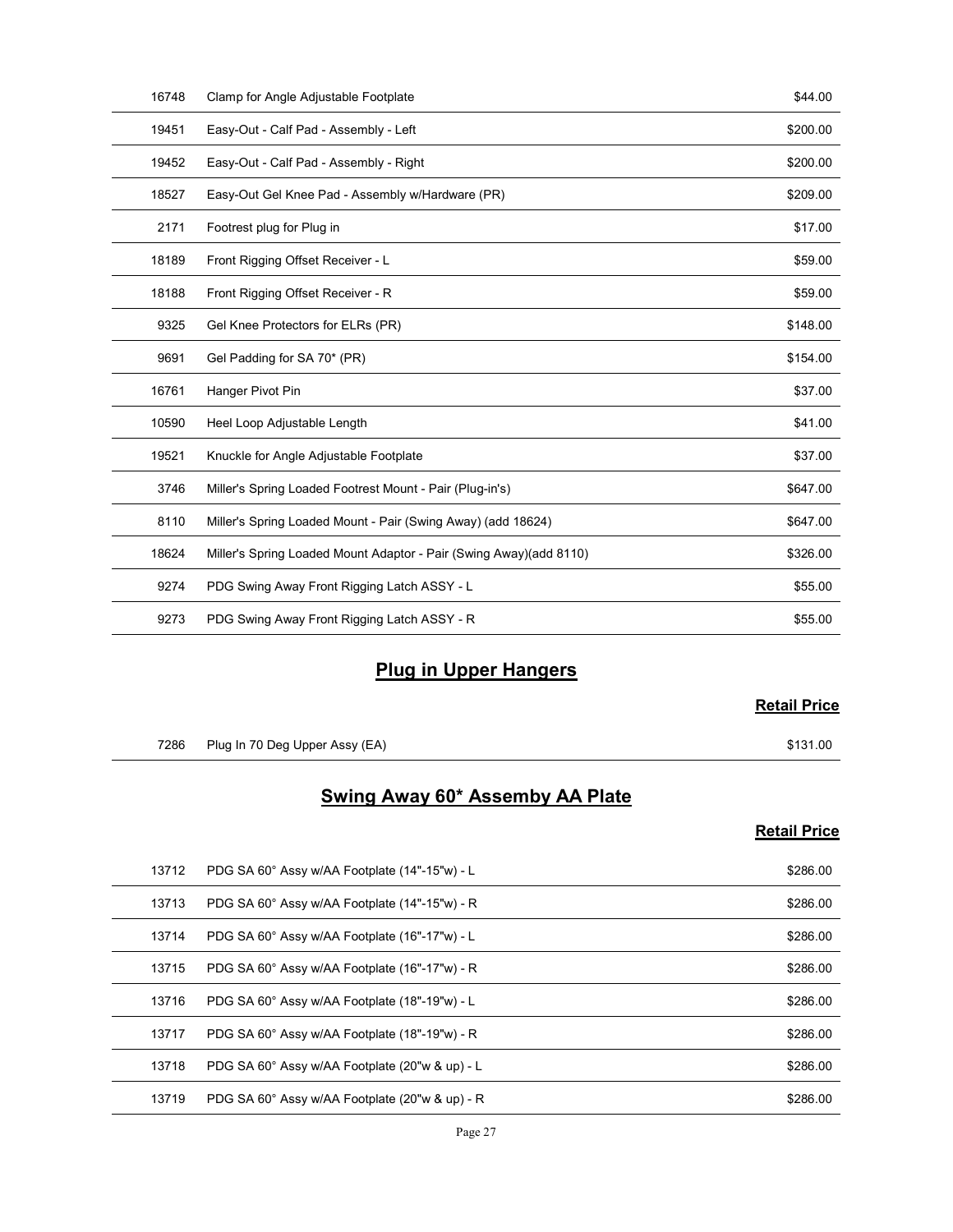# Swing Away 60\* Assemby Comp Plate

# Retail Price

|       | Swing Away 60* Assemby Comp Plate                          |                     |
|-------|------------------------------------------------------------|---------------------|
|       |                                                            | <b>Retail Price</b> |
| 13720 | PDG SA 60° Assy w/Composite Footplate (13"-15"w) - L       | \$205.00            |
| 13721 | PDG SA 60° Assy w/Composite Footplate (13"-15"w) - R       | \$205.00            |
| 13722 | PDG SA 60° Assy w/Composite Footplate (16"w) - L           | \$205.00            |
| 13723 | PDG SA 60° Assy w/Composite Footplate (16"w) - R           | \$205.00            |
| 13724 | PDG SA 60° Assy w/Composite Footplate (17"w & up) - L      | \$205.00            |
| 13725 | PDG SA 60° Assy w/Composite Footplate (17"w & up) - R      | \$205.00            |
|       | Swing Away 70* Assemby AA Plate                            |                     |
|       |                                                            | <b>Retail Price</b> |
| 13696 | PDG SA 70° Assy w/AA Footplate (14"-15"w) - L              | \$286.00            |
| 13697 | PDG SA 70° Assy w/AA Footplate (14"-15"w) - R              | \$286.00            |
| 13698 | PDG SA 70° Assy w/AA Footplate (16"-17"w) - L              | \$286.00            |
| 13699 | PDG SA 70° Assy w/AA Footplate (16"-17"w) - R              | \$286.00            |
| 13700 | PDG SA 70° Assy w/AA Footplate (18"-19"w) - L              | \$286.00            |
| 13701 | $P\cap G$ SA $70^\circ$ Assy w/AA Footplate (18"-19"w) - R | \$286.00            |

# Swing Away 70\* Assemby AA Plate

# Retail Price

| 13720 | PDG SA 60° Assy w/Composite Footplate (13"-15"w) - L  | \$205.00            |
|-------|-------------------------------------------------------|---------------------|
| 13721 | PDG SA 60° Assy w/Composite Footplate (13"-15"w) - R  | \$205.00            |
| 13722 | PDG SA 60° Assy w/Composite Footplate (16"w) - L      | \$205.00            |
| 13723 | PDG SA 60° Assy w/Composite Footplate (16"w) - R      | \$205.00            |
| 13724 | PDG SA 60° Assy w/Composite Footplate (17"w & up) - L | \$205.00            |
| 13725 | PDG SA 60° Assy w/Composite Footplate (17"w & up) - R | \$205.00            |
|       | <b>Swing Away 70* Assemby AA Plate</b>                |                     |
|       |                                                       | <b>Retail Price</b> |
| 13696 | PDG SA 70° Assy w/AA Footplate (14"-15"w) - L         | \$286.00            |
| 13697 | PDG SA 70° Assy w/AA Footplate (14"-15"w) - R         | \$286.00            |
| 13698 | PDG SA 70° Assy w/AA Footplate (16"-17"w) - L         | \$286.00            |
| 13699 | PDG SA 70° Assy w/AA Footplate (16"-17"w) - R         | \$286.00            |
| 13700 | PDG SA 70° Assy w/AA Footplate (18"-19"w) - L         | \$286.00            |
| 13701 | PDG SA 70° Assy w/AA Footplate (18"-19"w) - R         | \$286.00            |
| 13702 | PDG SA 70° Assy w/AA Footplate (20"w & up) - L        | \$286.00            |
| 13703 | PDG SA 70° Assy w/AA Footplate (20"w & up) - R        | \$286.00            |
|       | <b>Swing Away 70* Assemby Comp Plate</b>              |                     |
|       |                                                       | <b>Retail Price</b> |
| 13704 | PDG SA 70° Assy w/Composite Footplate (13"-15"w) - L  | \$205.00            |
| 13705 | PDG SA 70° Assy w/Composite Footplate (13"-15"w) - R  | \$205.00            |
| 13706 | PDG SA 70° Assy w/Composite Footplate (16"w) - L      | \$205.00            |
| 13707 | PDG SA 70° Assy w/Composite Footplate (16"w) - R      | \$205.00            |
|       |                                                       |                     |
| 13708 | PDG SA 70° Assy w/Composite Footplate (17"w & up) - L | \$205.00            |

# Swing Away 70\* Assemby Comp Plate

| 13699 | PDG SA 70° Assy w/AA Footplate (16"-17"w) - R         | \$286.00            |
|-------|-------------------------------------------------------|---------------------|
| 13700 | PDG SA 70° Assy w/AA Footplate (18"-19"w) - L         | \$286.00            |
| 13701 | PDG SA 70° Assy w/AA Footplate (18"-19"w) - R         | \$286.00            |
| 13702 | PDG SA 70° Assy w/AA Footplate (20"w & up) - L        | \$286.00            |
| 13703 | PDG SA 70° Assy w/AA Footplate (20"w & up) - R        | \$286.00            |
|       |                                                       |                     |
|       | <b>Swing Away 70* Assemby Comp Plate</b>              | <b>Retail Price</b> |
| 13704 | PDG SA 70° Assy w/Composite Footplate (13"-15"w) - L  | \$205.00            |
| 13705 | PDG SA 70° Assy w/Composite Footplate (13"-15"w) - R  | \$205.00            |
| 13706 | PDG SA 70° Assy w/Composite Footplate (16"w) - L      | \$205.00            |
| 13707 | PDG SA 70° Assy w/Composite Footplate (16"w) - R      | \$205.00            |
| 13708 | PDG SA 70° Assy w/Composite Footplate (17"w & up) - L | \$205.00            |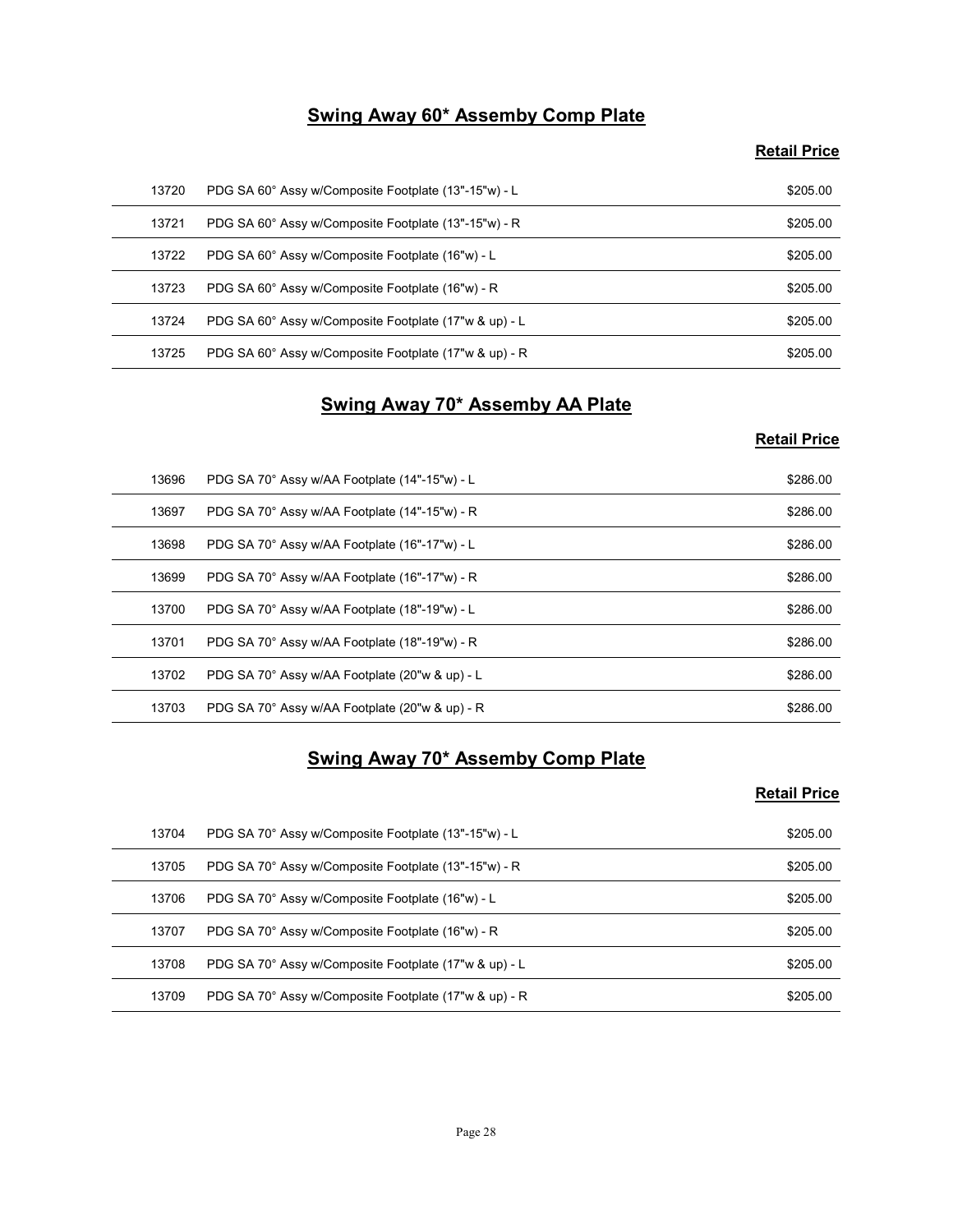# **Swing Away Adapter**

#### Retail Price

|       | <b>Swing Away Adapter</b>                               |                     |
|-------|---------------------------------------------------------|---------------------|
|       |                                                         | <b>Retail Price</b> |
| 2642  | B/S SA front rigging adapter (Square) w/ sector block-L | \$132.00            |
| 2645  | B/S SA front rigging adapter (Square) w/ sector block-R | \$132.00            |
| 18034 | Sector Block Assembly - L                               | \$31.00             |
| 18035 | Sector Block Assembly - R                               | \$31.00             |
|       | <b>Swing Away ELR Assembly AA Plate</b>                 |                     |
|       |                                                         | <b>Retail Price</b> |
| 13777 | PDG SA ELR Assy w/AA Footplate (14"-15"w) - L           | \$462.00            |
| 13778 | PDG SA ELR Assy w/AA Footplate (14"-15"w) - R           | \$462.00            |
| 13779 | PDG SA ELR Assy w/AA Footplate (16"-17"w) - L           | \$462.00            |
| 13780 | PDG SA FLR Assy $w/4A$ Footplate $(16" - 17"w) - R$     | \$46200             |

# Swing Away ELR Assembly AA Plate

#### Retail Price

|       | <b>Swing Away Adapter</b>                               |                     |
|-------|---------------------------------------------------------|---------------------|
|       |                                                         | <b>Retail Price</b> |
| 2642  | B/S SA front rigging adapter (Square) w/ sector block-L | \$132.00            |
| 2645  | B/S SA front rigging adapter (Square) w/ sector block-R | \$132.00            |
| 18034 | Sector Block Assembly - L                               | \$31.00             |
| 18035 | Sector Block Assembly - R                               | \$31.00             |
|       | <b>Swing Away ELR Assembly AA Plate</b>                 |                     |
|       |                                                         | <b>Retail Price</b> |
| 13777 | PDG SA ELR Assy w/AA Footplate (14"-15"w) - L           | \$462.00            |
| 13778 | PDG SA ELR Assy w/AA Footplate (14"-15"w) - R           | \$462.00            |
| 13779 | PDG SA ELR Assy w/AA Footplate (16"-17"w) - L           | \$462.00            |
| 13780 | PDG SA ELR Assy w/AA Footplate (16"-17"w) - R           | \$462.00            |
| 13781 | PDG SA ELR Assy w/AA Footplate (18"-19"w) - L           | \$462.00            |
| 13782 | PDG SA ELR Assy w/AA Footplate (18"-19"w) - R           | \$462.00            |
| 13783 | PDG SA ELR Assy w/AA Footplate (20"w & up) - L          | \$462.00            |
| 13784 | PDG SA ELR Assy w/AA Footplate (20"w & up) - R          | \$462.00            |
|       | <b>Swing Away ELR Assembly Comp Plate</b>               |                     |
|       |                                                         | <b>Retail Price</b> |
| 13785 | PDG SA ELR Assy w/Composite Footplate (13"-15"w) - L    | \$382.00            |
| 13786 | PDG SA ELR Assy w/Composite Footplate (13"-15"w) - R    | \$382.00            |
| 13787 | PDG SA ELR Assy w/Composite Footplate (16"w) - L        | \$382.00            |
| 13788 | PDG SA ELR Assy w/Composite Footplate (16"w) - R        | \$382.00            |
| 13789 | PDG SA ELR Assy w/Composite Footplate (17"w & up) - L   | \$382.00            |
| 13790 | PDG SA ELR Assy w/Composite Footplate (17"w & up) - R   | \$382.00            |

# Swing Away ELR Assembly Comp Plate

# Retail Price

| 13780 | PDG SA ELR Assy w/AA Footplate (16"-17"w) - R         | \$462.00            |
|-------|-------------------------------------------------------|---------------------|
| 13781 | PDG SA ELR Assy w/AA Footplate (18"-19"w) - L         | \$462.00            |
| 13782 | PDG SA ELR Assy w/AA Footplate (18"-19"w) - R         | \$462.00            |
| 13783 | PDG SA ELR Assy w/AA Footplate (20"w & up) - L        | \$462.00            |
| 13784 | PDG SA ELR Assy w/AA Footplate (20"w & up) - R        | \$462.00            |
|       | <b>Swing Away ELR Assembly Comp Plate</b>             |                     |
|       |                                                       | <b>Retail Price</b> |
| 13785 | PDG SA ELR Assy w/Composite Footplate (13"-15"w) - L  | \$382.00            |
| 13786 | PDG SA ELR Assy w/Composite Footplate (13"-15"w) - R  | \$382.00            |
| 13787 | PDG SA ELR Assy w/Composite Footplate (16"w) - L      | \$382.00            |
| 13788 | PDG SA ELR Assy w/Composite Footplate (16"w) - R      | \$382.00            |
| 13789 | PDG SA ELR Assy w/Composite Footplate (17"w & up) - L | \$382.00            |
| 13790 | PDG SA ELR Assy w/Composite Footplate (17"w & up) - R | \$382.00            |
|       | <b>Swing Away Upper Hangers</b>                       |                     |
|       |                                                       | <b>Retail Price</b> |
|       |                                                       | \$126.00            |
| 10536 | PDG SA 60° Assy, Upper Hanger - L                     |                     |

# **Swing Away Upper Hangers**

| 10536 | PDG SA 60° Assy, Upper Hanger - L | \$126.00 |
|-------|-----------------------------------|----------|
| 10537 | PDG SA 60° Assy, Upper Hanger - R | \$126.00 |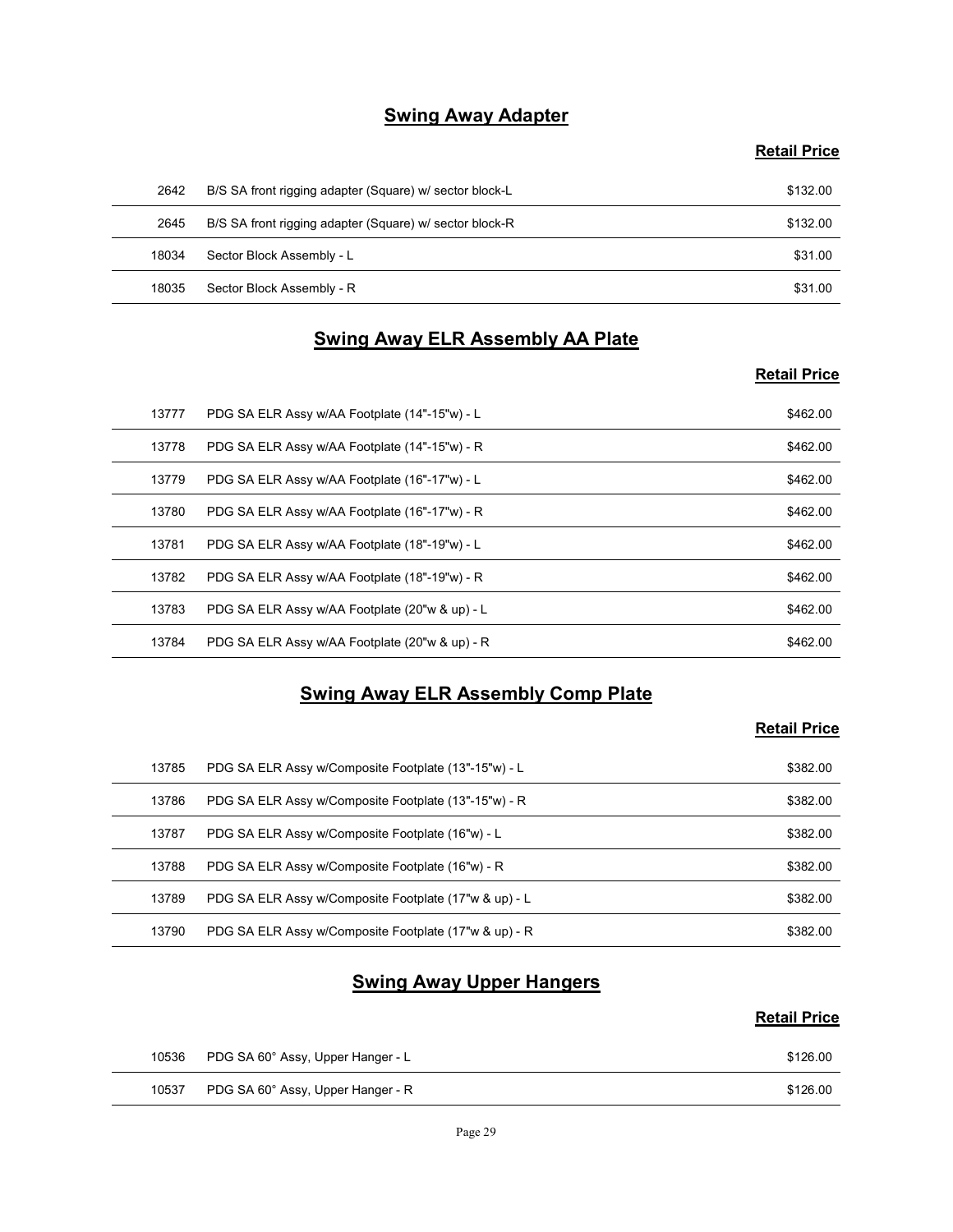| 7314 | PDG SA 70° Assy, Upper Hanger - L (inc 13387, 1391)  | \$132.00 |  |
|------|------------------------------------------------------|----------|--|
| 7315 | PDG SA 70° Assy, Upper Hanger - R (Inc #13387, 1391) | \$132.00 |  |
| 9095 | PDG SA ELR Assy, Upper Hanger - L                    | \$301.00 |  |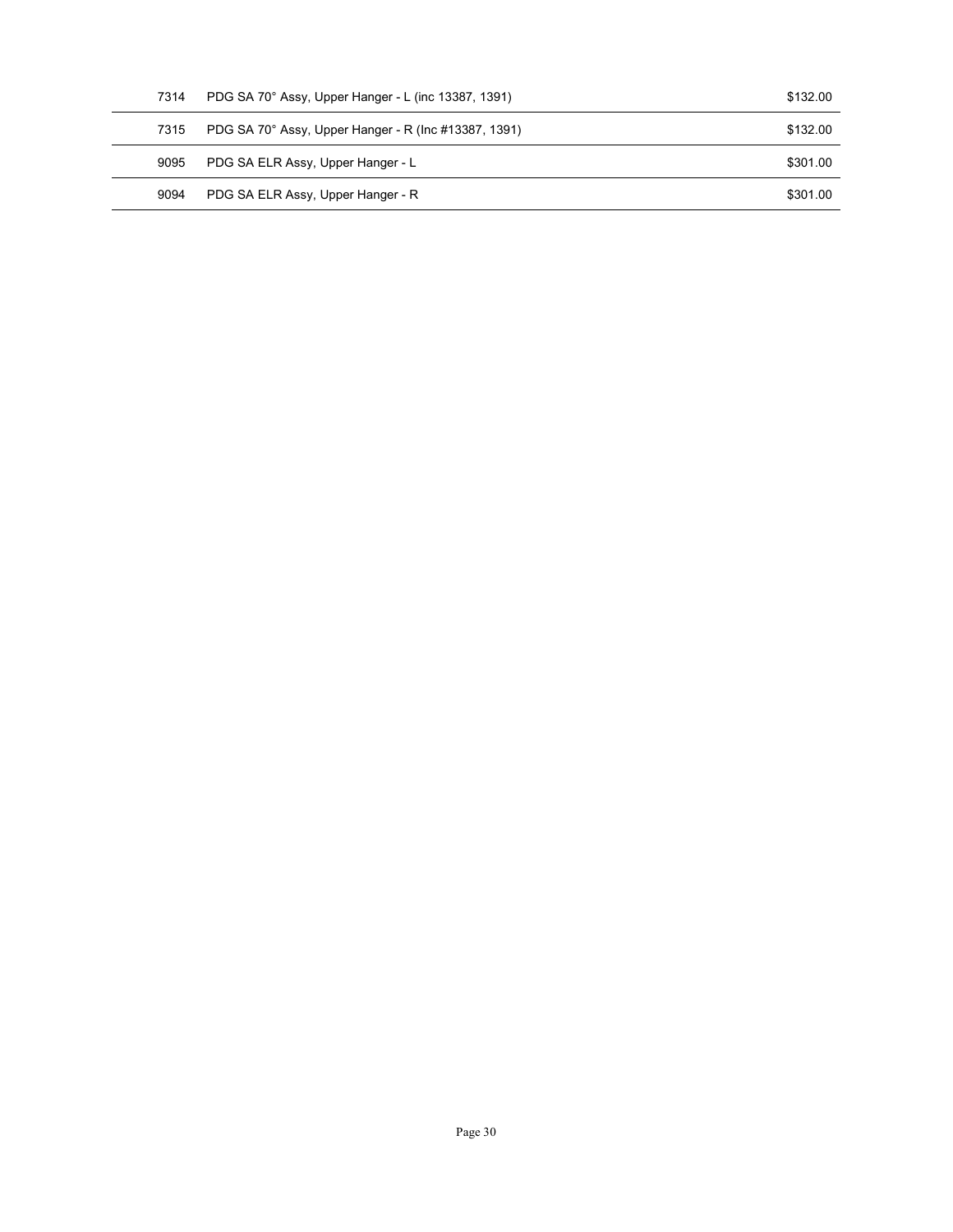# **Stellar GL Miscellaneous Options**

# 10" Headrest Extension

# Retail Price

|       | <b>Stellar GL Miscellaneous Options</b>        |                     |
|-------|------------------------------------------------|---------------------|
|       |                                                |                     |
|       | 10" Headrest Extension                         |                     |
|       |                                                | <b>Retail Price</b> |
| 1856  | B/S headrest extension assembly (Supply Width) | \$405.00            |
| 3241  | B/S headrest extension upholstery - 14"        | \$270.00            |
| 3242  | B/S headrest extension upholstery - 15"        | \$270.00            |
| 3243  | B/S headrest extension upholstery - 16"        | \$270.00            |
| 3244  | B/S headrest extension upholstery - 17"        | \$270.00            |
| 3245  | B/S headrest extension upholstery - 18"        | \$270.00            |
| 3246  | B/S headrest extension upholstery - 19"        | \$270.00            |
| 3247  | B/S headrest extension upholstery - 20"        | \$270.00            |
| 3248  | B/S headrest extension upholstery - 21"        | \$270.00            |
| 3249  | B/S headrest extension upholstery - 22"        | \$270.00            |
|       | <b>Hardware</b>                                |                     |
|       |                                                | <b>Retail Price</b> |
| 13383 | 1/2" x 1/2" x 3/8-16(3A) SHSS - Black Zinc     | \$7.00              |
| 1390  | 1/4-20(2B) Thick - Nylon Locknut - Black Zinc  | \$3.00              |
| 6547  | 10-24(3A) x 3/8" FHCS - Black Zinc             | \$4.00              |
| 1393  | 3/8-16(2B) Thick - Nylon Locknut - Black Zinc  | \$3.00              |
| 3631  | 5/16" x 2" x 1/4-20(3A) SHSS - Black Zinc      | \$9.00              |
| 1389  | 5/16-18(2B) Thick - Nylon Locknut - Black Zinc | \$3.00              |

# **Hardware**

#### Retail Price

| 3244  | B/S headrest extension upholstery - 17"                 | \$270.00            |
|-------|---------------------------------------------------------|---------------------|
| 3245  | B/S headrest extension upholstery - 18"                 | \$270.00            |
| 3246  | B/S headrest extension upholstery - 19"                 | \$270.00            |
| 3247  | B/S headrest extension upholstery - 20"                 | \$270.00            |
| 3248  | B/S headrest extension upholstery - 21"                 | \$270.00            |
| 3249  | B/S headrest extension upholstery - 22"                 | \$270.00            |
|       | <b>Hardware</b>                                         |                     |
|       |                                                         | <b>Retail Price</b> |
| 13383 | 1/2" x 1/2" x 3/8-16(3A) SHSS - Black Zinc              | \$7.00              |
| 1390  | 1/4-20(2B) Thick - Nylon Locknut - Black Zinc           | \$3.00              |
| 6547  | 10-24(3A) x 3/8" FHCS - Black Zinc                      | \$4.00              |
| 1393  | 3/8-16(2B) Thick - Nylon Locknut - Black Zinc           | \$3.00              |
| 3631  | 5/16" x 2" x 1/4-20(3A) SHSS - Black Zinc               | \$9.00              |
| 1389  | 5/16-18(2B) Thick - Nylon Locknut - Black Zinc          | \$3.00              |
| 17923 | 5/16-18(3A) x 3" with Shank CBHCS - Black Magni 575     | \$9.00              |
| 17904 | 5/16-18(3A) x 4" with Shank CBHCS - Black Magni 575     | \$4.00              |
| 19316 | Oil Lite Bushing - Flanged - 1/2" ID x 5/8" OD x 1/2" L | \$10.00             |
|       | <b>Miscellaneous</b>                                    |                     |
|       |                                                         | <b>Retail Price</b> |
|       |                                                         | \$490.00            |
| 18767 | B/S - O2 Holder - Assembly (G2)                         |                     |

# **Miscellaneous**

| 18767 | B/S - O2 Holder - Assembly (G2)         | \$490.00 |
|-------|-----------------------------------------|----------|
| 8561  | B/S Hip Guide Assy (with Rcvr's) - Pair | \$744.00 |